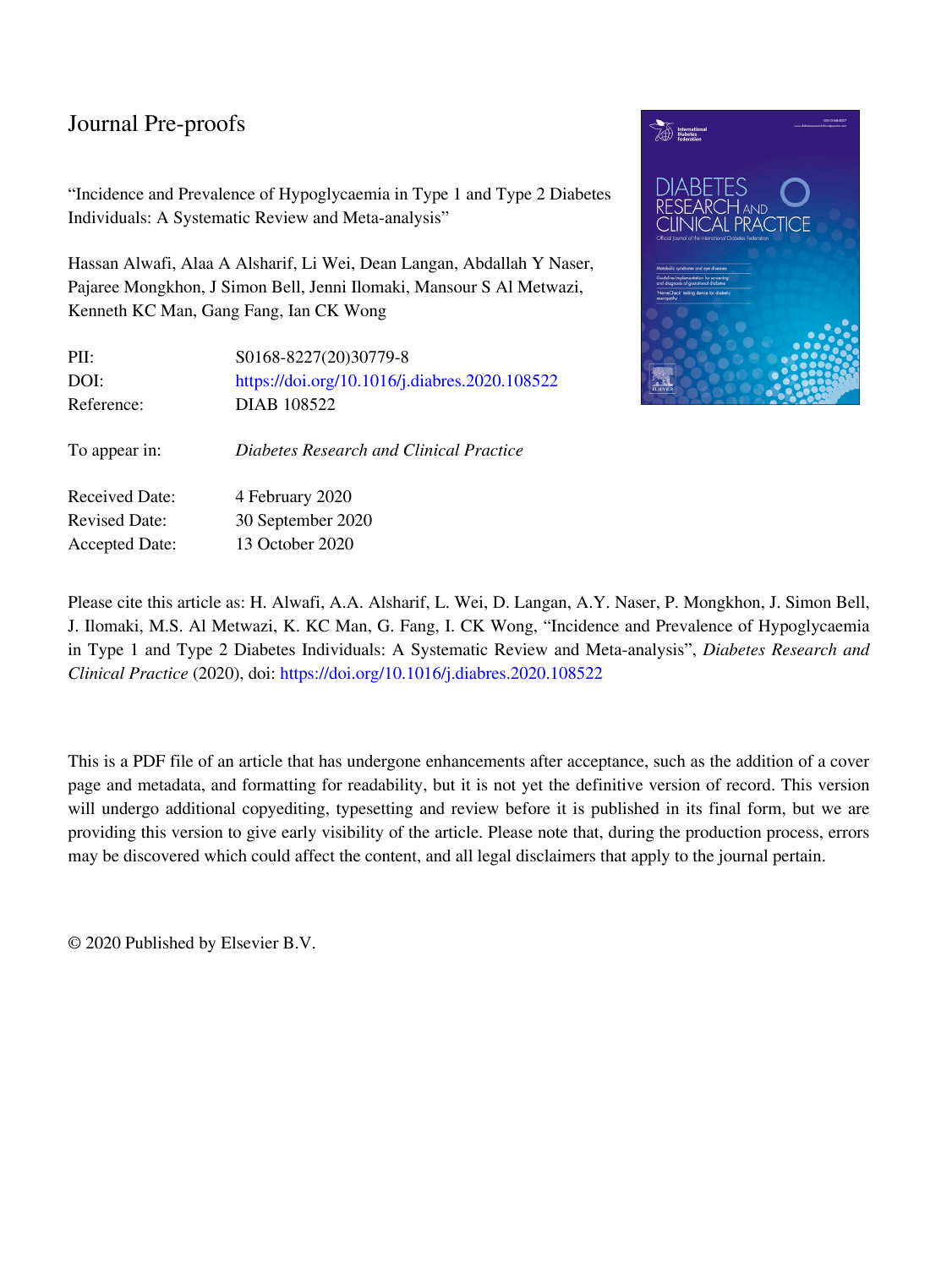# **Article tittle "Incidence and Prevalence of Hypoglycaemia in Type 1 and Type 2 Diabetes Individuals: A Systematic Review and Meta-analysis"**

## **Authors' names:**

Hassan Alwafi\*, M.D,<sup>1,2</sup> Alaa A Alsharif\*, MSc,<sup>3</sup> Li Wei, PhD,<sup>1</sup> Dean Langan, PhD,<sup>4</sup> Abdallah Y Naser, PhD,<sup>5</sup> Pajaree Mongkhon, Pharm.D,<sup>6,7</sup> J Simon Bell, PhD,<sup>8</sup> Jenni Ilomaki, PhD,<sup>8</sup> Mansour S Al Metwazi, PhD,<sup>9</sup> Kenneth KC Man, PhD, <sup>1,10</sup> Gang Fang, PhD<sup>11</sup>, Ian CK Wong, PhD<sup>1,10,12</sup> \*Hassan Alwafi and Alaa A Alsharif should be considered joint first author

## **Authors affiliations:**

<sup>1</sup>Research Department of Practice and Policy. School of Pharmacy, University College London (UCL),

London, United Kingdom.

<sup>2</sup>Faculty of Medicine. Umm Al Qura University, Mecca. Saudi Arabia

<sup>3</sup>Department of Pharmacy Practice, Faculty of Pharmacy, Princess Nourah bint Abdulrahman University,

Riyadh, Kingdom of Saudi Arabia

<sup>4</sup>UCL Great Ormond Street Institute of Child Health, London, UK

<sup>5</sup>Faculty of Pharmacy, Al-Isra University, Amman, Jordan.

<sup>6</sup>Department of Pharmacy Practice School of Pharmaceutical Sciences, University of Phayao, Phayao Thailand.

<sup>7</sup>Pharmacoepidemiology and Statistics Research Center (PESRC), Faculty of Pharmacy, Chiang Mai University, Chiang Mai, Thailand.

<sup>8</sup>Centre for Medicine Use and Safety, Faculty of Pharmacy and Pharmaceutical Sciences, Monash University, Melbourne, Australia.

<sup>9</sup>Clinical Pharmacy Department, College of Pharmacy, King Saud University, Riyadh, Saudi Arabia.

<sup>10</sup>Centre for Safe Medication Practice and Research, Department of Pharmacology and Pharmacy, Li Ka

Shing Faculty of Medicine, The University of Hong Kong, Hong Kong.

<sup>11</sup>Division of Pharmaceutical Outcomes and Policy, Eshelman School of Pharmacy, University of North Carolina at Chapel Hill, Chapel Hill NC.

<sup>12</sup>The University of Hong Kong - Shenzhen Hospital, 1, Haiyuan 1st Road, Futian District, Shenzhen,

Guangdong, China.

## **Corresponding author**

Professor Ian CK Wong Research Department of Practice and Policy, School of Pharmacy. University College London (UCL) 29-39 Brunswick Square, WC1N 1AX London, United Kingdom Email: [i.wong@ucl.ac.uk](mailto:i.wong@ucl.ac.uk)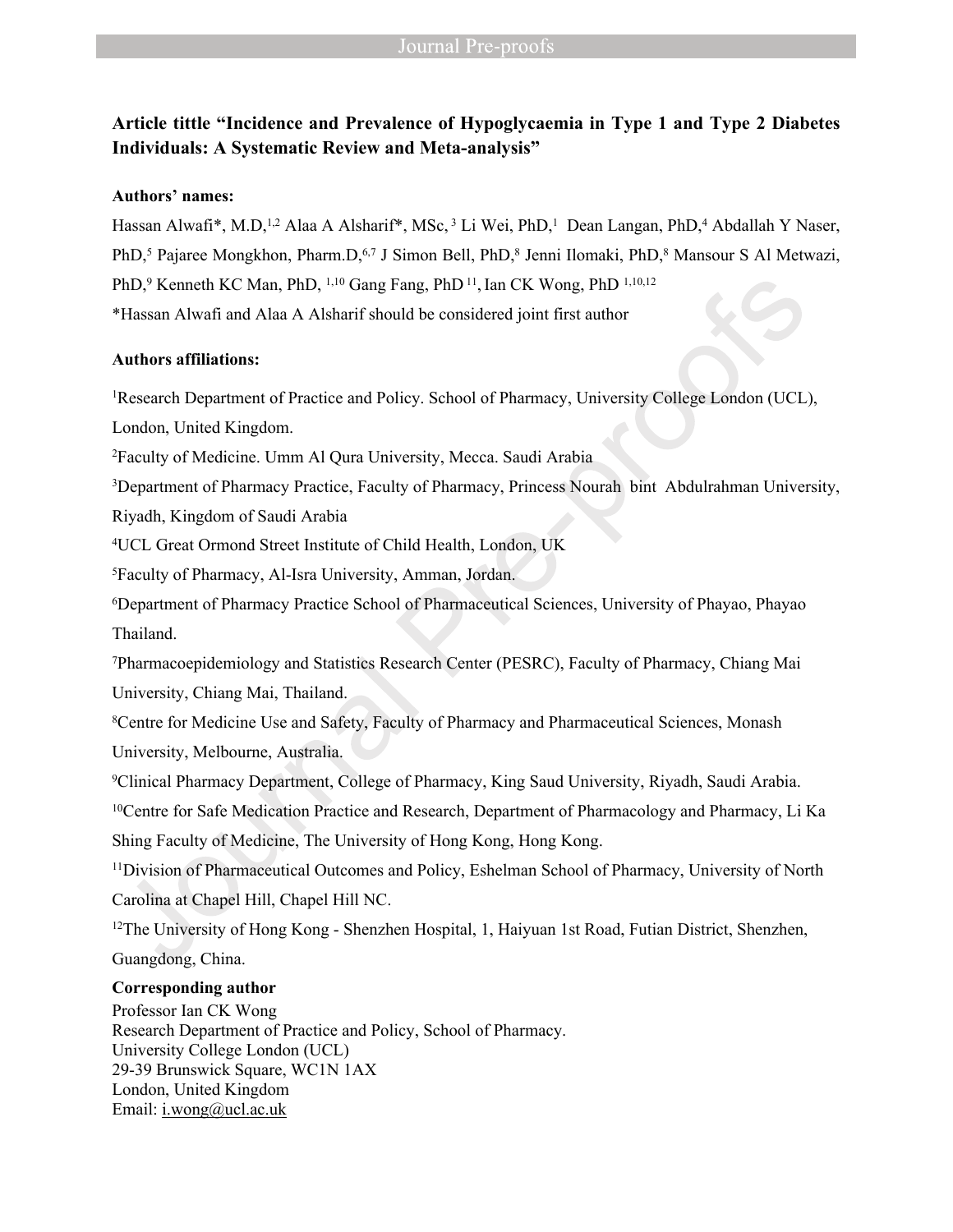**Number of words in abstract: 219 words Number of words in main body text: 3,555 words Number of tables in main body text: 1 Number of figures in main body text: 3 Number of references in main body text: 109**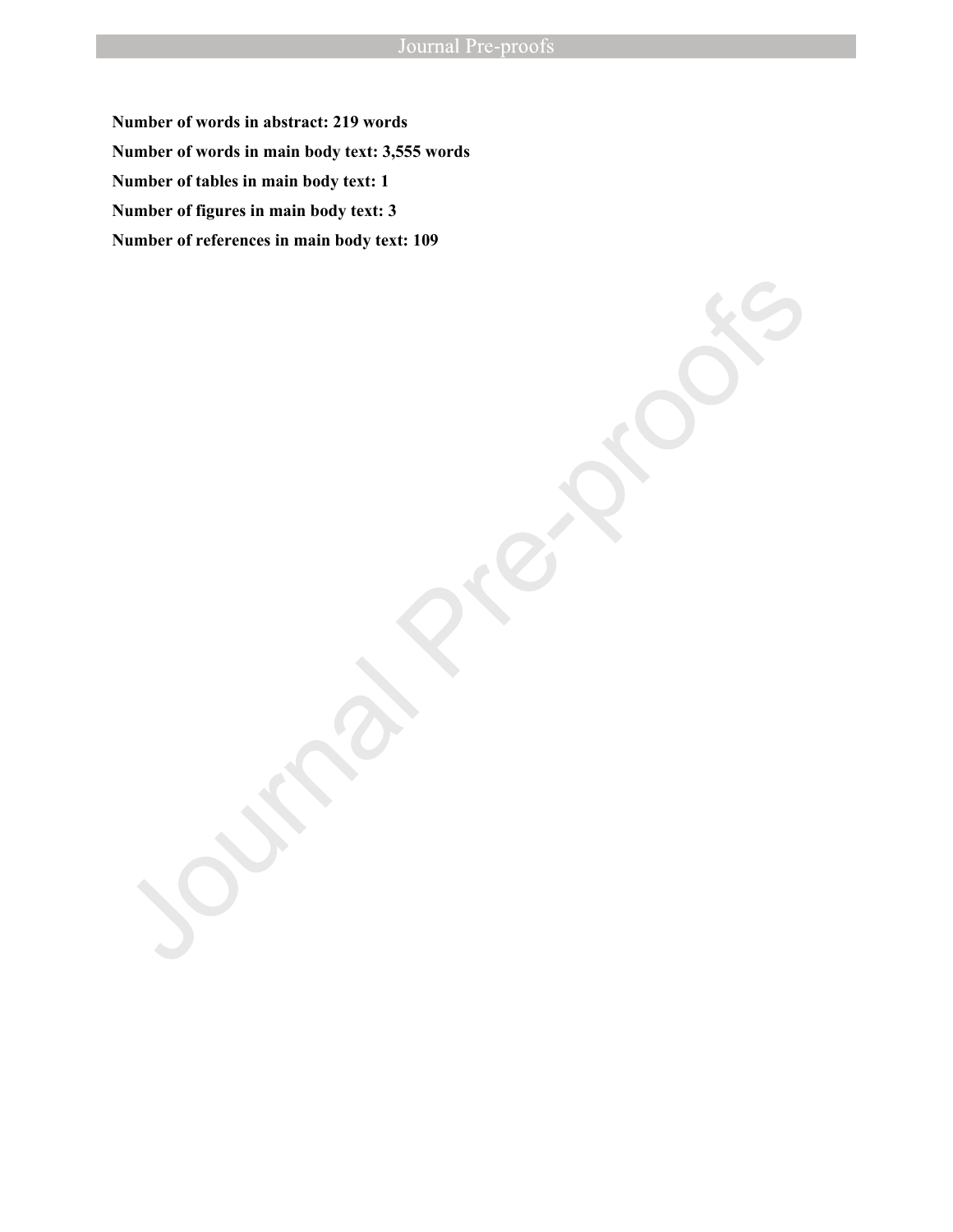### **ABSTRACT**

### **BACKGROUND**

Previous meta-analysis investigating the incidence and prevalence of hypoglycaemia in both types of diabetes is limited. The purpose of this review is to conduct a systematic review and meta-analysis of the existing literature which investigates the incidence and prevalence of hypoglycaemia in individuals with diabetes.

## **METHODS**

PubMed, Embase and Cochrane library databases were searched up to October 2018. Observational studies including individuals with diabetes of all ages and reporting incidence and/or prevalence of hypoglycaemia were included. Two reviewers independently screened articles, extracted data and assessed the quality of included studies. Meta-analysis was performed using a random effects model with 95% confidence interval (CI) to estimate the pooled incidence and prevalence of hypoglycaemia in individuals with diabetes.

### **RESULTS**

Our search strategy generated 35,007 articles, of which 72 studies matched the inclusion criteria and were included in the meta-analysis. The prevalence of hypoglycaemia ranged from 0.074% to 73.0%, comprising a total of 2,462,810 individuals with diabetes. The incidence rate of hypoglycaemia ranged from 0.072 to 42,890 episodes per 1,000 person-years: stratified by type of diabetes, it ranged from 14.5 to 42,890 episodes per 1,000 person-years and from 0.072 to 16,360 episodes per 1,000-person years in type 1 and type 2 diabetes, respectively.

#### **CONCLUSION**

Hypoglycaemia is very common among individuals with diabetes. Further studies are needed to investigate hypoglycaemia-associated risk factors.

### **KEYWORDS**

Incidence, Meta-analysis, Prevalence, Type 1 diabetes, Type 2 Diabetes

### **1. INTRODUCTION**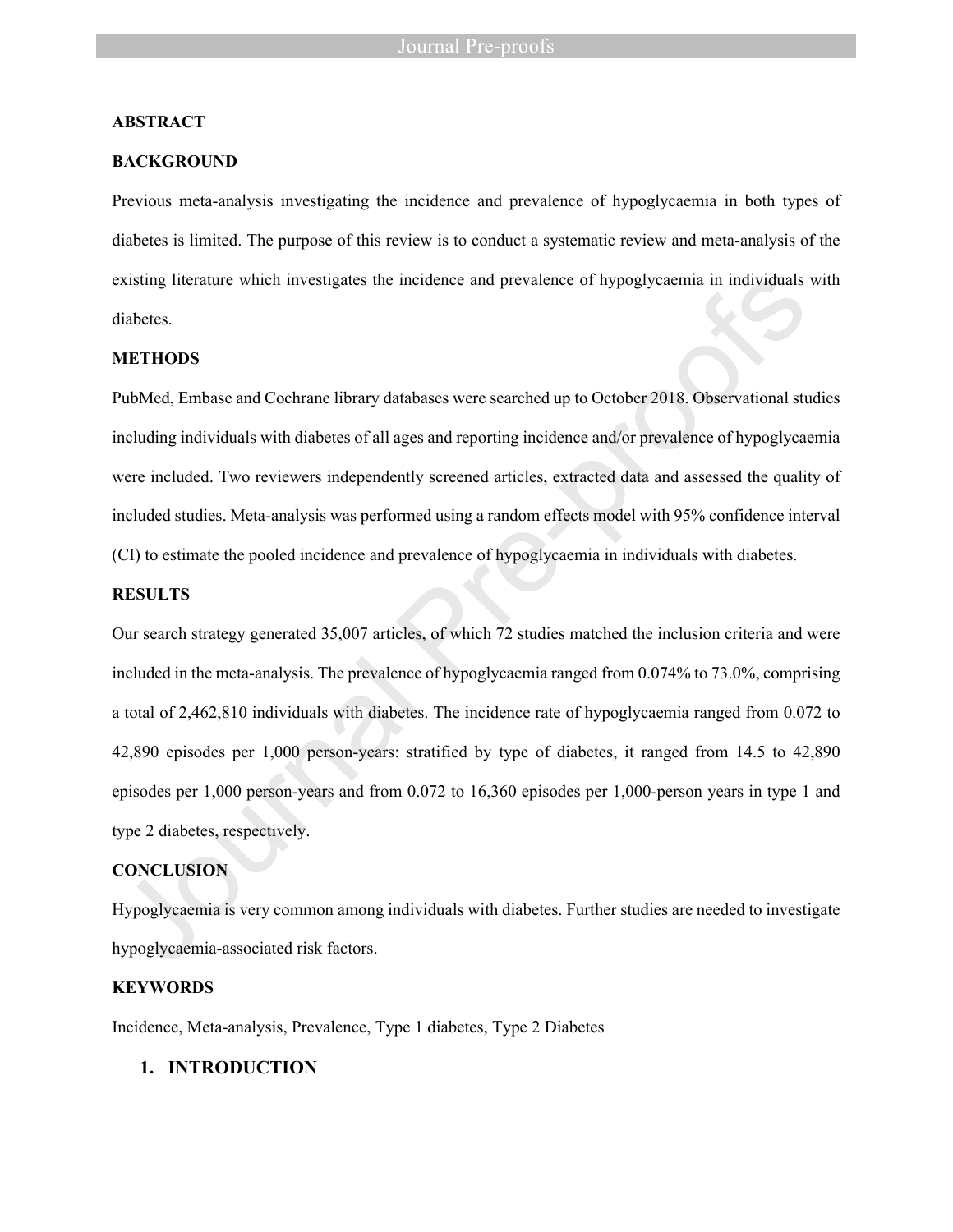Individuals with diabetes require continuous medical care to achieve the optimal glycaemic control in order to prevent the development of its complications (1). Optimal glycaemic control can be achieved with intensive antidiabetic treatment; however, it is also associated with an increased risk of hypoglycaemia (2).

Hypoglycaemia can be defined based on clinical symptoms, from being mildly symptomatic and/or a blood glucose level of < 70 mg/dL (4 mmol/litre) to more severe hypoglycaemia requiring thirdparty assistance and/or hospitalisation (3). Symptoms of hypoglycaemia may range from hunger, thirst, diaphoresis, or blurred vision, to more serious symptoms such as confusion, seizures and coma (3, 4) Hypoglycaemia impacts quality-of-life and healthcare expenditure (5-7) and is associated with an increased risk of death (8).

Previous reviews investigating the incidence and prevalence of hypoglycaemia in both types of diabetes are limited, and the majority of the published reviews focused on randomised clinical trials settings (RCT); however, RCTs often underestimate the frequency of hypoglycaemia and are not reflective of the real-world burden (9). A systematic review and meta-analysis published in 2015 investigated the incidence and prevalence of hypoglycaemia only in individuals with type 2 diabetes on glucose-lowering medications (10); however, they did not consider the differences between studies in duration of follow-up; hence, the overall results are difficult to interpret. In addition, their review includes citations only until February 2014. Since then, newer drugs with a lower risk of hypoglycaemia have been more frequently used (11). Besides this, to the best of our knowledge there are no previous reviews that have investigated the incidence and prevalence rates of hypoglycaemia in individuals with type 1 diabetes. Therefore, a systematic review and metaanalysis was performed to investigate the incidence and prevalence of hypoglycaemia in individuals with type 1 and type 2 diabetes treated with insulin and oral hypoglycaemic agents.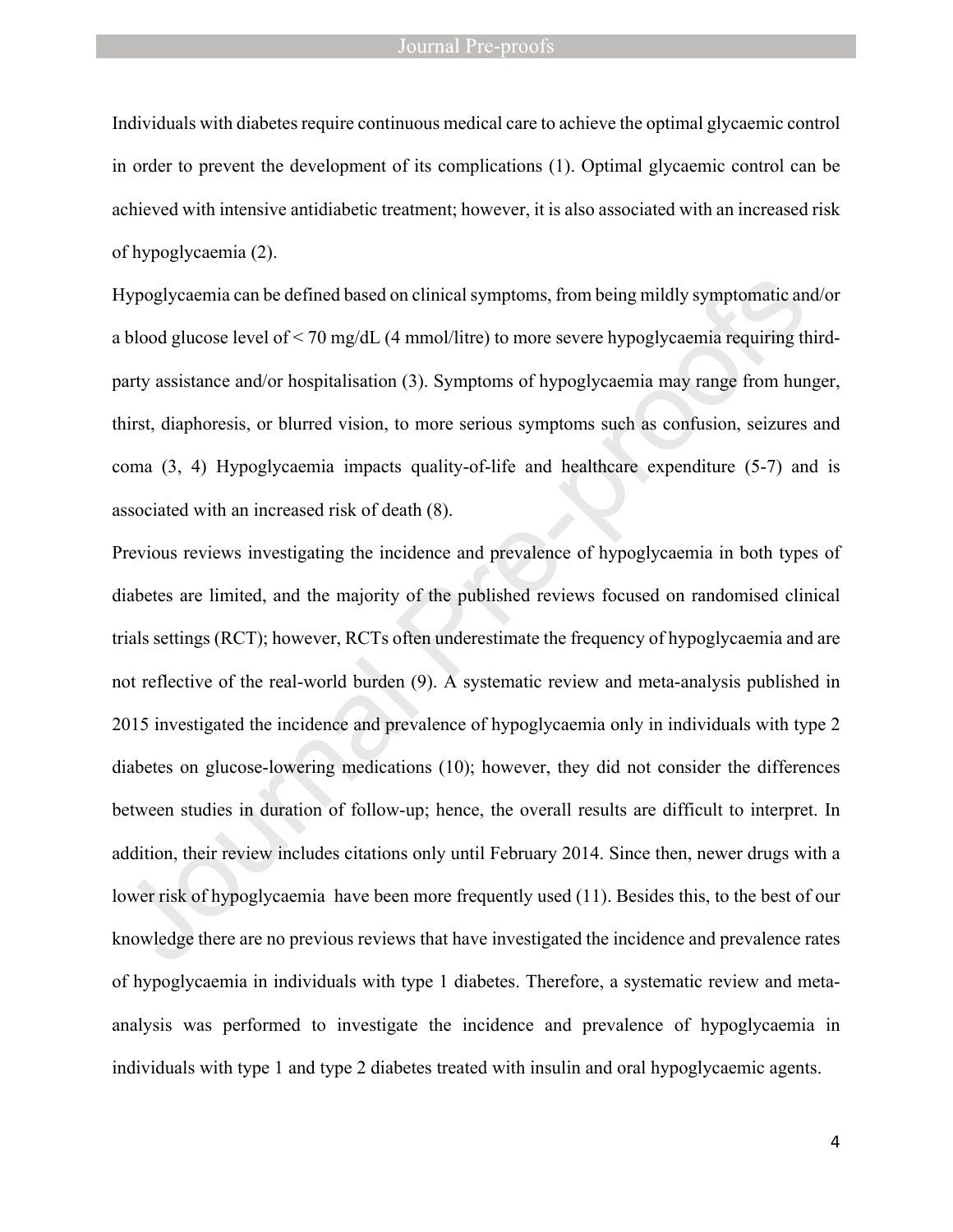### **2. METHODS**

This systematic review and meta-analysis was conducted in accordance with the Meta-analysis of Observational Studies in Epidemiology (MOOSE) guidelines (12), and reported in accordance with the Preferred Reporting Items for Systematic reviews and Meta-Analyses (PRISMA) statement (13). The study protocol was registered with PROSPERO (Ref: CRD42017077013).

## **2.1. Literature search and study selection**

Observational studies were included if: 1) the incidence and/or prevalence of hypoglycaemia in type 1 and type 2 diabetes was reported; 2) all study samples had diabetes mellitus; 3) all study samples were prescribed one or more medications for diabetes; and 4) the number of individuals with diabetes who experienced hypoglycaemia and/or the incidence of hypoglycaemic episodes was reported (or data were available to determine these numbers). We excluded studies if they were: randomised controlled trials, animal studies, included individuals with gestational diabetes, conference proceedings or abstracts or not published in English. In addition, studies that did not clearly describe the calculation methods used to estimate the prevalence or incidence rate were excluded from the meta-analysis.

We used an extensive search strategy developed by a specialised librarian to search electronic bibliographic databases including: PubMed, Embase and Cochrane Library up to  $1<sup>st</sup>$  of October 2018. Keywords, Emtree and MeSH terms were used with both British English and American English spellings. The search terms used covered diabetes, hypoglycaemia, prevalence and incidence (Tables S1 and S2). Following removal of duplicate articles, the titles/abstracts and full texts were screened independently by two reviewers (HA, AA), with any disagreement resolved by a third reviewer (AN).

#### **2.2. Data extraction and Study quality Assessment**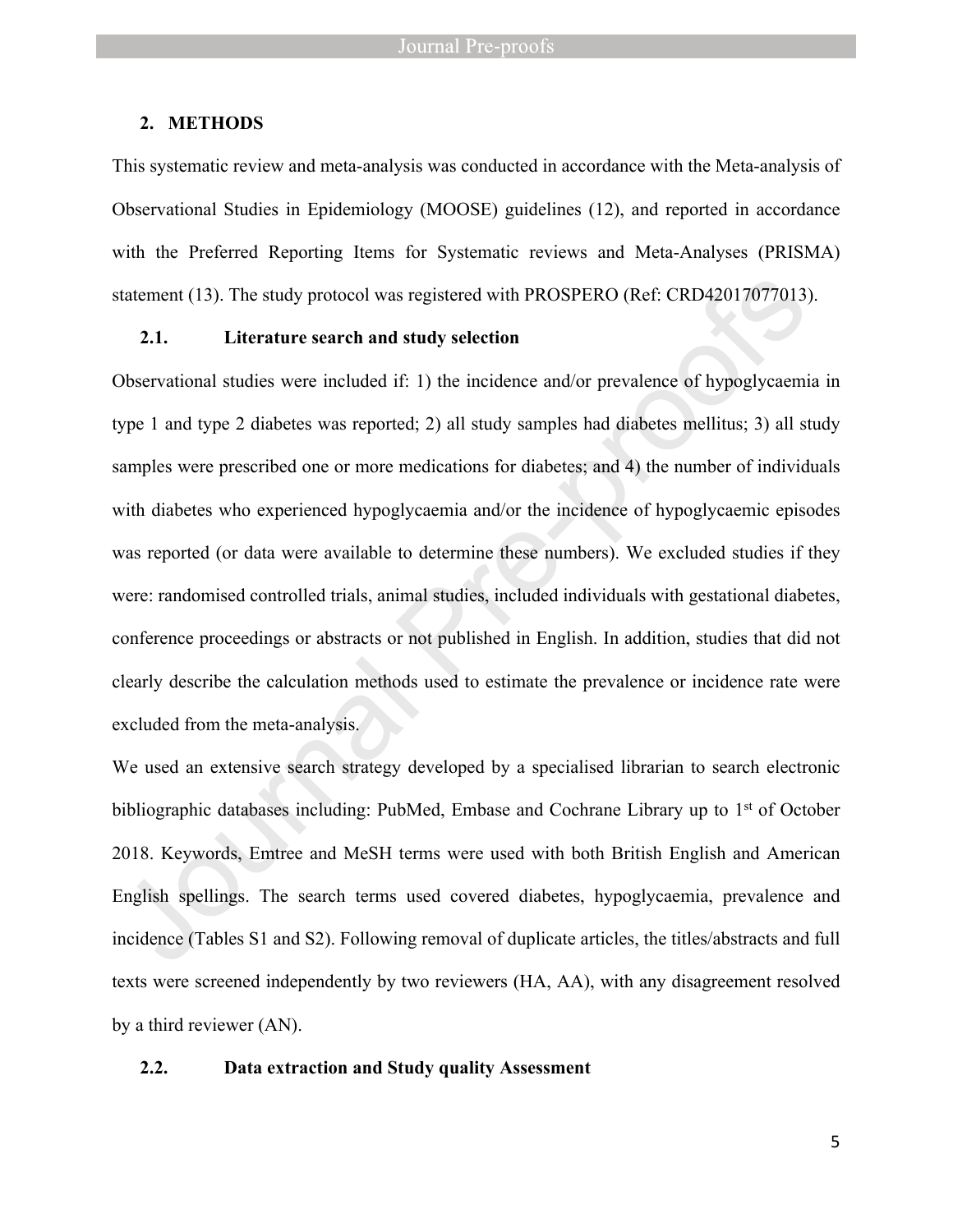Data were extracted from included studies using a data collection form. Two reviewers (HA, AA) extracted data independently. The following details were extracted: 1) study details: study design, year published, author's name, sample size and country in which the study was conducted; 2) population and clinical details: mean age, gender, treatment regimen, type of diabetes and diabetes duration; 3) data source: self-report questionnaires, prospective diaries, hospital charts, clinical data registries, emergency department admission records and electronic healthcare databases; 4) definition of hypoglycaemia used in the study: international classification of diseases (ICD) codes, third-party assistance, blood glucose level or symptoms of hypoglycaemia. We extracted hypoglycaemia data for the percentage of individuals with diabetes who experienced a hypoglycaemic event and the incidence rate of hypoglycaemia (defined as the number of episodes per 1,000 person-years).

Two reviewers (HA, AA) independently assessed methodological quality and risk of bias using the Newcastle Ottawa Scale for Observational Studies (14), which was modified to meet the requirement of this review (15, 16). A total of six criteria were evaluated: representativeness of the population, sample size, statistical analysis, missing data, methodology to report the outcome of interest and methods to detect or report the outcome of interest. Each criterion was rated using a scale ranging from 0 to 3, where 3 represented the highest quality; the highest possible overall score is 18. In addition, we categorised the quality assessment score into three categories: good quality ( $> 12$ ), moderate quality ( $> 6$ ) and low quality ( $\leq 6$ ) points.

## **2.3. Outcomes**

The outcomes of this study were the incidence rate per 1,000 person-years and the prevalence rate of hypoglycaemia in type 1 and type 2 diabetes individuals.

### **2.4. Data Synthesis and Analysis**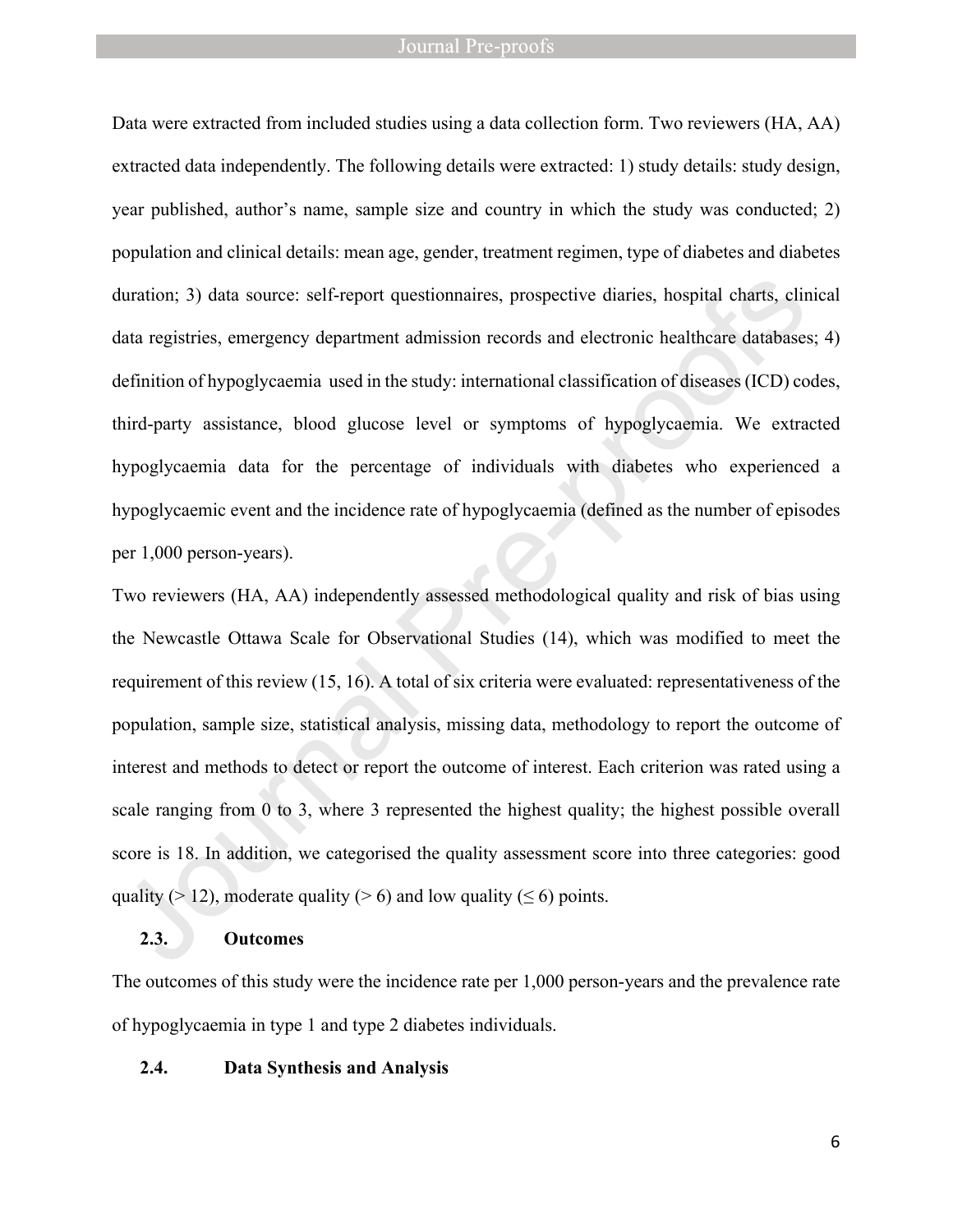A random-effects model was used to estimate the prevalence and incidence rates. All analyses were performed using R, the package *meta* (17). The function *metaprop* was used for analysis of prevalence, which uses a logit transformation of the outcome. The function *metarate* was used for analysis of incidence rates, using a natural log transformation. Heterogeneity among included studies in the meta-analysis was assessed using the standard  $\chi^2$  tests and the I<sup>2</sup> statistic. If high heterogeneity was indicated ( $I<sup>2</sup> \ge 75\%$ ), the range of the prevalence and the incidence was reported. The incidence rates reported by the authors of each study were normalised to rates per 1,000 person-years when it was not provided in this format in the original research article. For the metaanalysis related to prevalence, only studies that were of 12 months' duration (study period) were included for prevalence calculation. For the meta-analysis relating to incidence, studies were excluded if both number of episodes and total follow-up time were not presented or could not be derived. To explore possible sources of heterogeneity, the analyses were stratified further by type of diabetes, country or location of the study, study design, treatment regimen and data source. Sensitivity analysis was also conducted to investigate the pooled estimate of prevalence after removing outlier studies (18, 19). Data source was categorised into two groups: self-reported (where hypoglycaemia was reported by individuals through surveys) and electronic databases (where hypoglycaemia was reported by a healthcare provider through healthcare databases or clinical data registries). Asymmetry of prevalence results was assessed via funnel plots with pseudo 95% confidence interval around the fixed effect.

## **3. RESULTS**

### **3.1. Study search and study characteristics**

A total of 35,007 citations were identified from our search strategy. Full text screening was performed for 959 original research articles and 149 articles were included in this systematic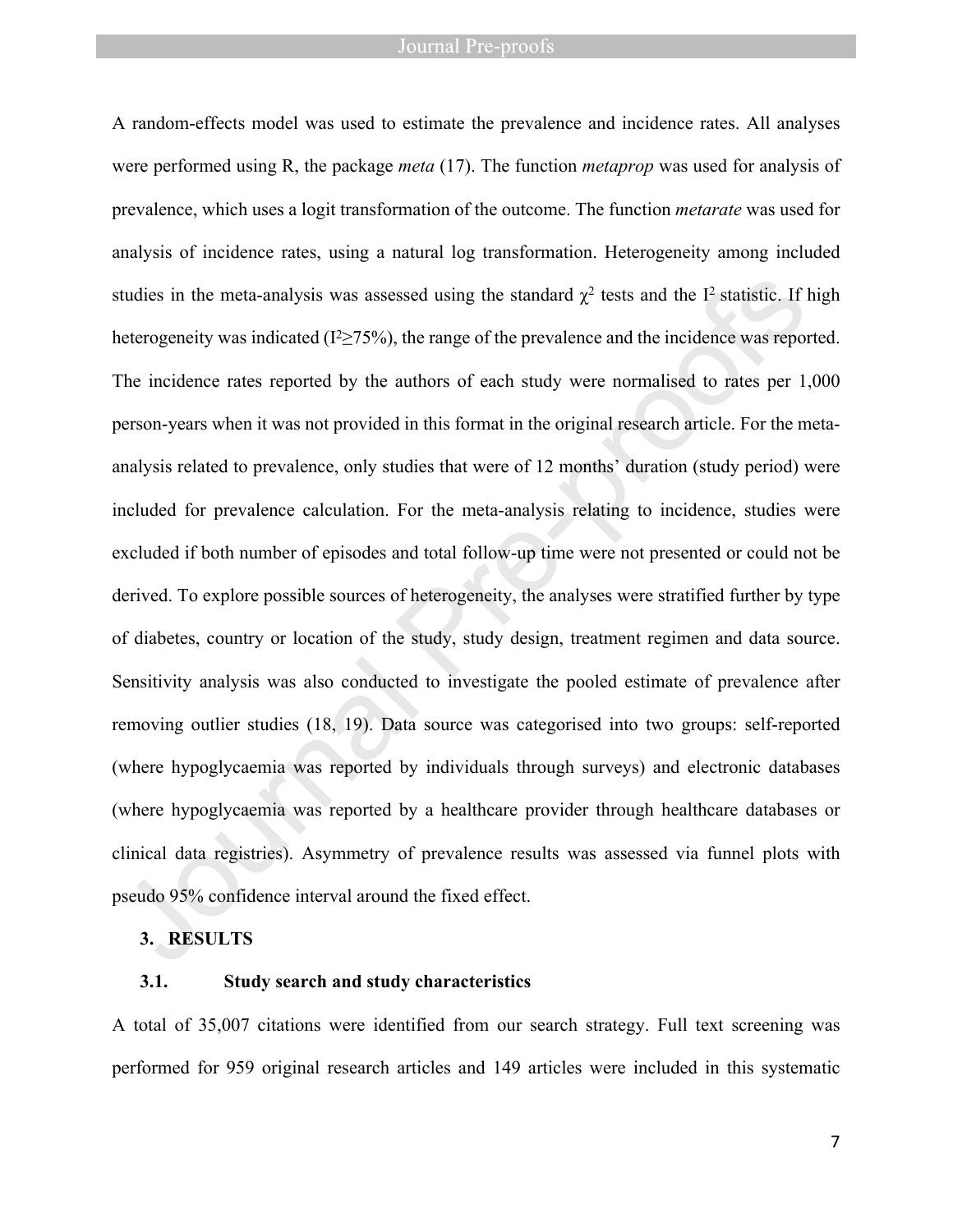review. A total of 72 studies were included in the meta-analysis (Figure 1). Studies included in the meta-analysis were most frequently in Europe  $(n=38)$  (18-55), followed by North America  $(n=18)$ (56-73), Asia (n=10) (74-83), Australia (n=3) (84-86), multinational studies (n=2) (87, 88), while the data for location in one study was missing (89). Hypoglycaemia was self-reported by the individuals in 35 studies, while 37 were based on health care databases. The ethnicity of the population included in the review was poorly reported. From the studies, 59 were retrospective, while 13 were prospective in their design. The definition of hypoglycaemia was heterogeneous between studies, with some studies reporting it as the need for third party assistance or hospitalization, while others reported it as mild symptoms or loss of consciousness, and some studies depended only on ICD codes, with no clear definition based on guidelines or classification. Insulin was the most frequently reported treatment in the studies included in this review  $(n=28)$ , followed by sulfonylureas (n=5) and other oral antidiabetic agents. Details of studies characteristics are presented in (Table1).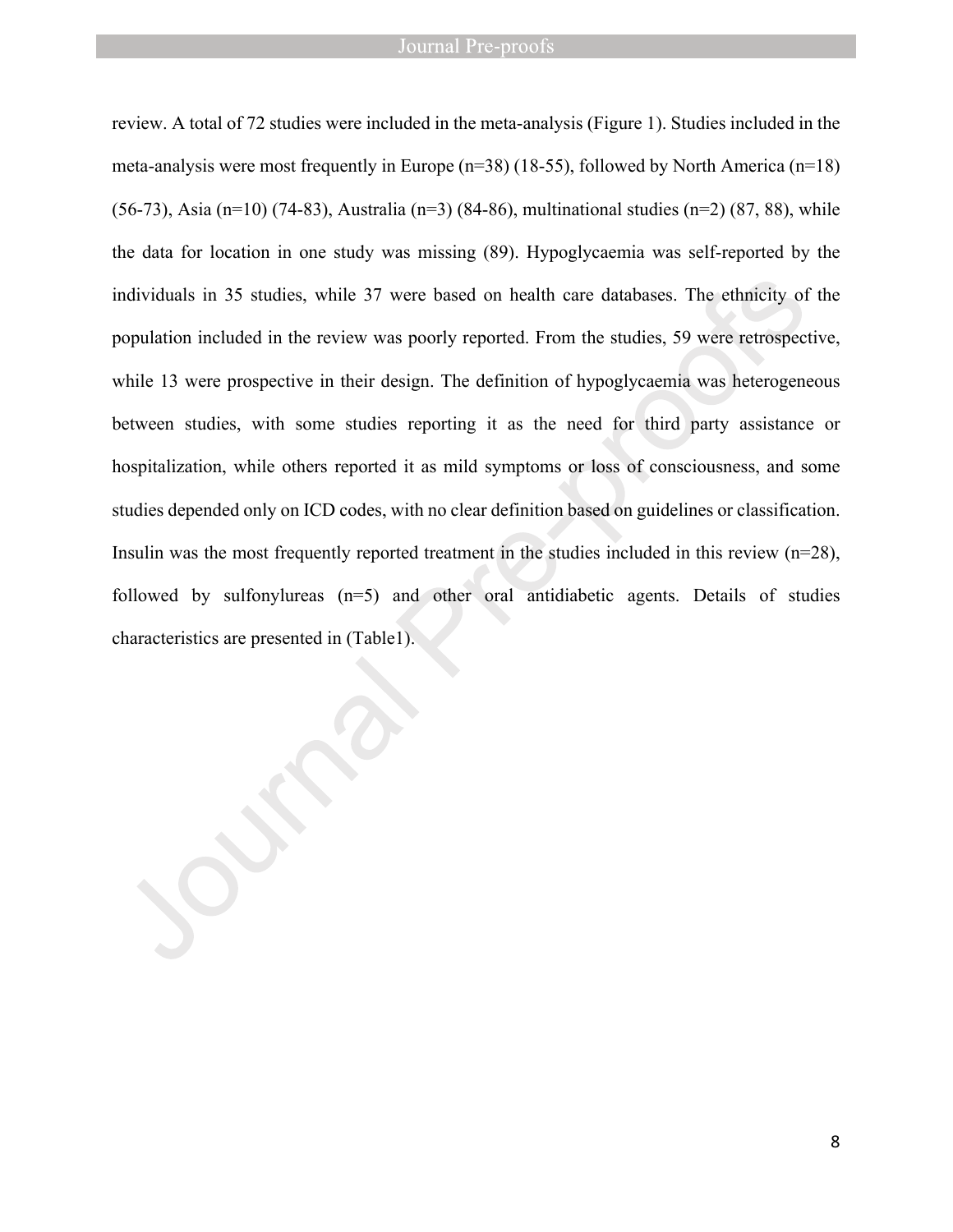| Author                             | Country          | Study design  | Sample size | Data<br>Source    | Diabetes type             | Mean age       | Sex M/F   | Diabetes<br>duration   | Treatment<br>regimens                      | Prevalence<br>data | Incidence<br>data | Definition of hypoglycaemia                                                                                                                                                                                                                                                                                                                                                                                                                  |
|------------------------------------|------------------|---------------|-------------|-------------------|---------------------------|----------------|-----------|------------------------|--------------------------------------------|--------------------|-------------------|----------------------------------------------------------------------------------------------------------------------------------------------------------------------------------------------------------------------------------------------------------------------------------------------------------------------------------------------------------------------------------------------------------------------------------------------|
| Akirov et al<br>$(2018)$ $(89)$    | <b>NA</b>        | Prospective   | 5301        | Self-<br>reported | Both types of<br>diabetes | $73 \pm 13$    | M 51%     | $12 \pm 11$            | A<br>combination<br>of oral or<br>Insulin  | Yes                | N <sub>o</sub>    | Hypoglycaemia and serious<br>hypoglycaemia were defined as at<br>least one blood glucose<br>measurement $\leq$ 70 and $<$ 54<br>mg/dl                                                                                                                                                                                                                                                                                                        |
| Alexiu et al<br>$(2017)$ $(30)$    | North<br>America | Retrospective | 232898      | Database          | Both types of<br>diabetes | NA             | NA        | NA                     | A<br>combination<br>of oral and<br>insulin | N <sub>o</sub>     | Yes               | Mild, moderate, and severe<br>hypoglycaemia severity is<br>typically defined on the basis of<br>service use, medical setting,<br>and/or hospitalization                                                                                                                                                                                                                                                                                      |
| Alonso-Moran<br>et al (2015) (44)  | Europe           | Retrospective | 134413      | Database          | T <sub>2</sub> DM         | NA             | M 53.9%   | <b>NA</b>              | NA                                         | No                 | Yes               | ICD codes                                                                                                                                                                                                                                                                                                                                                                                                                                    |
| Aung et al<br>(2012) (20)          | Europe           | Retrospective | 1066        | Self-<br>reported | T <sub>2</sub> DM         | $67.9 \pm 4.2$ | M 51%     | $8.1 \pm 6.5$<br>years | A<br>combination<br>of oral and<br>insulin | Yes                | No                | Severe hypoglycaemia was<br>defined as self-reported episodes<br>of hypoglycaemia requiring<br>external help                                                                                                                                                                                                                                                                                                                                 |
| Barkai et al<br>(1998)(21)         | Europe           | Prospective   | 130         | Self-<br>reported | T1DM                      | NA             | M 52.3 %  | NA                     | Insulin                                    | No                 | Yes               | A hypoglycaemic event was<br>defined as an episode which was<br>accompanied by typical common<br>symptoms of hypoglycaemia and<br>which was corrected by oral<br>carbohydrate, parenteral glucose<br>or glucagon therapy, irrespective<br>of whether hypoglycaemia had<br>been demonstrated by blood<br>glucose measurement. Severe<br>hypoglycaemia was defined as<br>any event requiring the assistance<br>of another person for treatment |
| Birkebaek et al<br>$(2017)$ $(22)$ | Europe           | Retrospective | 8806        | Database          | <b>T1DM</b>               | 11             | M 52%     | $5.1 \pm 3.1$ years    | Insulin                                    | N <sub>0</sub>     | Yes               | SH was defined in accordance<br>with the guidelines of the<br>International Society of Paediatric<br>and Adolescent Diabetes as an<br>event associated with severe<br>neuroglycopenia resulting in<br>coma or seizure and requiring<br>parenteral therapy (glucagon or<br>intravenous glucose)                                                                                                                                               |
| Blasetti et al<br>(2011) (24)      | Europe           | Prospective   | 195         | Database          | T1DM                      | $13.9 \pm 6.6$ | M 51.79 % | NA                     | Insulin                                    | N <sub>o</sub>     | Yes               | <50 mg/dl associated with<br>altered status of consciousness<br>including seizure or coma or<br>confusional state                                                                                                                                                                                                                                                                                                                            |

# **Table 1. Characteristics of all studies included in the meta-analysis**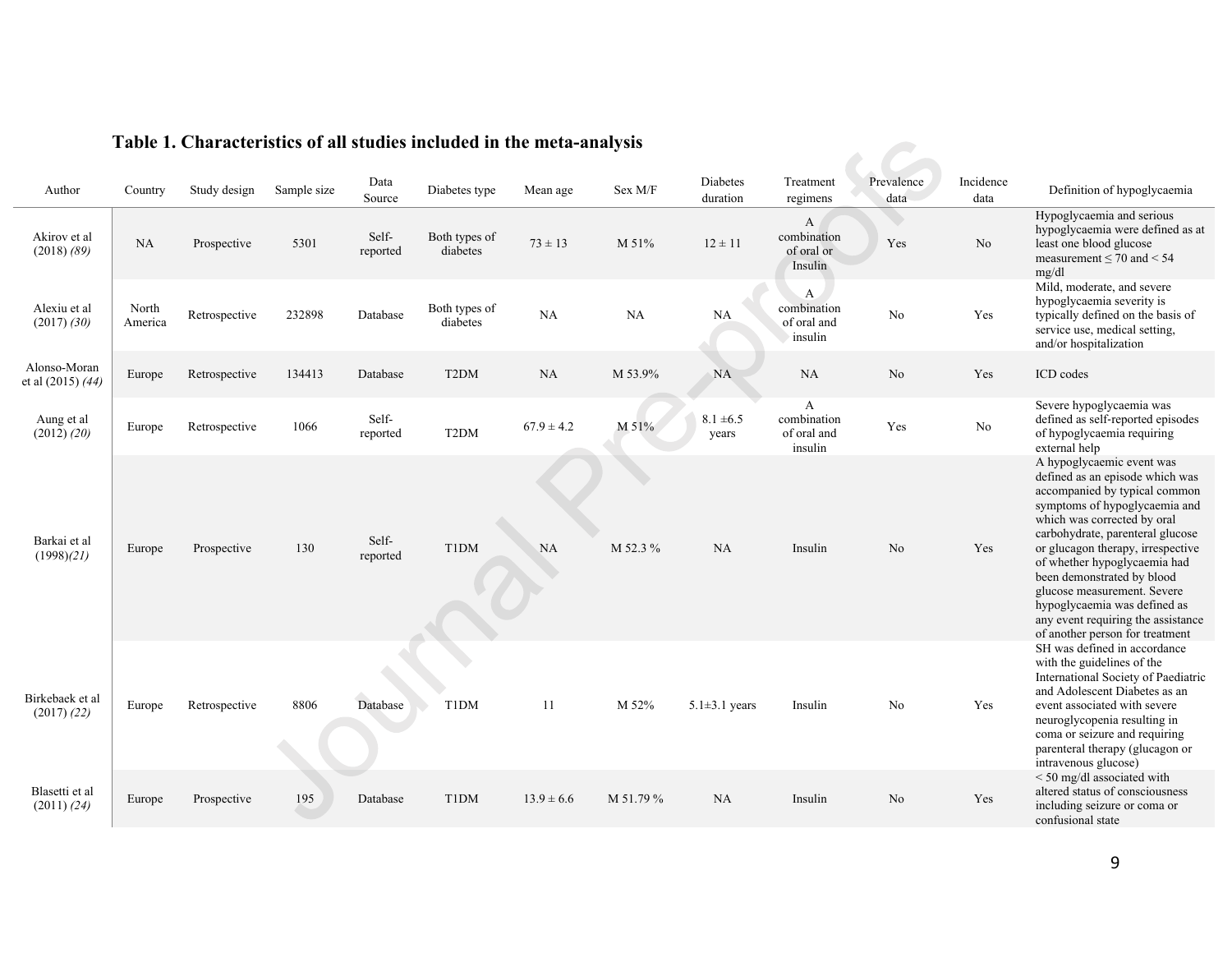| Bognetti et al<br>$(1997)$ $(25)$  | Europe    | Retrospective | 187    | Self-<br>reported | NA                        | NA              | M 56.1% | NA                      | Insulin                                    | Yes            | Yes            | NA                                                                                                                                                                                                                                                                                                                                                                                                                                                                                                                                                                                                                                                                                    |
|------------------------------------|-----------|---------------|--------|-------------------|---------------------------|-----------------|---------|-------------------------|--------------------------------------------|----------------|----------------|---------------------------------------------------------------------------------------------------------------------------------------------------------------------------------------------------------------------------------------------------------------------------------------------------------------------------------------------------------------------------------------------------------------------------------------------------------------------------------------------------------------------------------------------------------------------------------------------------------------------------------------------------------------------------------------|
| Bramlage et al<br>$(2012)$ $(26)$  | Europe    | Retrospective | 3810   | Self-<br>reported | T <sub>2</sub> DM         | NA              | M 48.9% | NA                      | A<br>combination<br>of oral only           | Yes            | N <sub>o</sub> | Patients with mild hypoglycaemia<br>were defined as being with or<br>without specific symptoms but<br>manageable without help. These<br>were usually detected by self-<br>measurements of blood glucose<br>$(<2.22$ mmol/l; 40 mg/dl<br>in any case; 2.22-2.78 mmol/l or<br>50 mg/dl in case of symptoms).<br>Patients with moderate<br>hypoglycaemia experienced<br>symptoms of hypoglycaemia and<br>required assistance from a second<br>person (e.g. a relative or friend),<br>but no attention of a medical<br>professional was necessary.<br>Patients with severe<br>hypoglycaemia were seeking<br>medical attention or were<br>admitted to hospital because of<br>hypoglycaemia |
| Bron et al<br>$(2012)$ $(27)$      | Europe    | Retrospective | 212061 | Database          | T <sub>2</sub> DM         | $53.9 \pm 10.6$ | M 56 %  | NA                      | A<br>combination<br>of oral and<br>insulin | No             | Yes            | ICD codes                                                                                                                                                                                                                                                                                                                                                                                                                                                                                                                                                                                                                                                                             |
| Buyken et al<br>$(1998)$ $(28)$    | Europe    | Retrospective | 2065   | Self-<br>reported | T1DM                      | $32.7 \pm 10.2$ | M 50.9  | $14.8 \pm 9.5$<br>years | Insulin                                    | Yes            | No             | Severe hypoglycaemia requiring<br>the help of another person                                                                                                                                                                                                                                                                                                                                                                                                                                                                                                                                                                                                                          |
| Cherubini et al<br>(2013) (29)     | Europe    | Retrospective | 2025   | Self-<br>reported | <b>T1DM</b>               | $12.4 \pm 3.8$  | M 53 %  | $5.6 \pm 3.5$<br>years  | Insulin                                    | Yes            | Yes            | Hypoglycaemia was defined as<br>any episode leading to<br>hospitalisation or requiring the<br>administration of glucagon<br>because the patient was<br>unconscious or had seizures                                                                                                                                                                                                                                                                                                                                                                                                                                                                                                    |
| Chu et al (2017)<br>(81)           | Asia      | Retrospective | 20845  | Database          | Both types of<br>diabetes | NA              | NA      | $\rm NA$                | NA                                         | Yes            | $\rm No$       | ICD codes                                                                                                                                                                                                                                                                                                                                                                                                                                                                                                                                                                                                                                                                             |
| Conceicao et al<br>$(2017)$ $(18)$ | Europe    | Retrospective | 425706 | Self-<br>reported | T <sub>2</sub> DM         | $\rm NA$        | NA      | NA                      | A<br>combination<br>of oral and<br>insulin | Yes            | No             | ER admissions                                                                                                                                                                                                                                                                                                                                                                                                                                                                                                                                                                                                                                                                         |
| Davis et al<br>$(2010)$ $(85)$     | Australia | Retrospective | 616    | Database          | T <sub>2</sub> DM         | $6.7 \pm 9.8$   | M 52.3% | 7.7 years               | <b>NA</b>                                  | N <sub>o</sub> | Yes            | NA                                                                                                                                                                                                                                                                                                                                                                                                                                                                                                                                                                                                                                                                                    |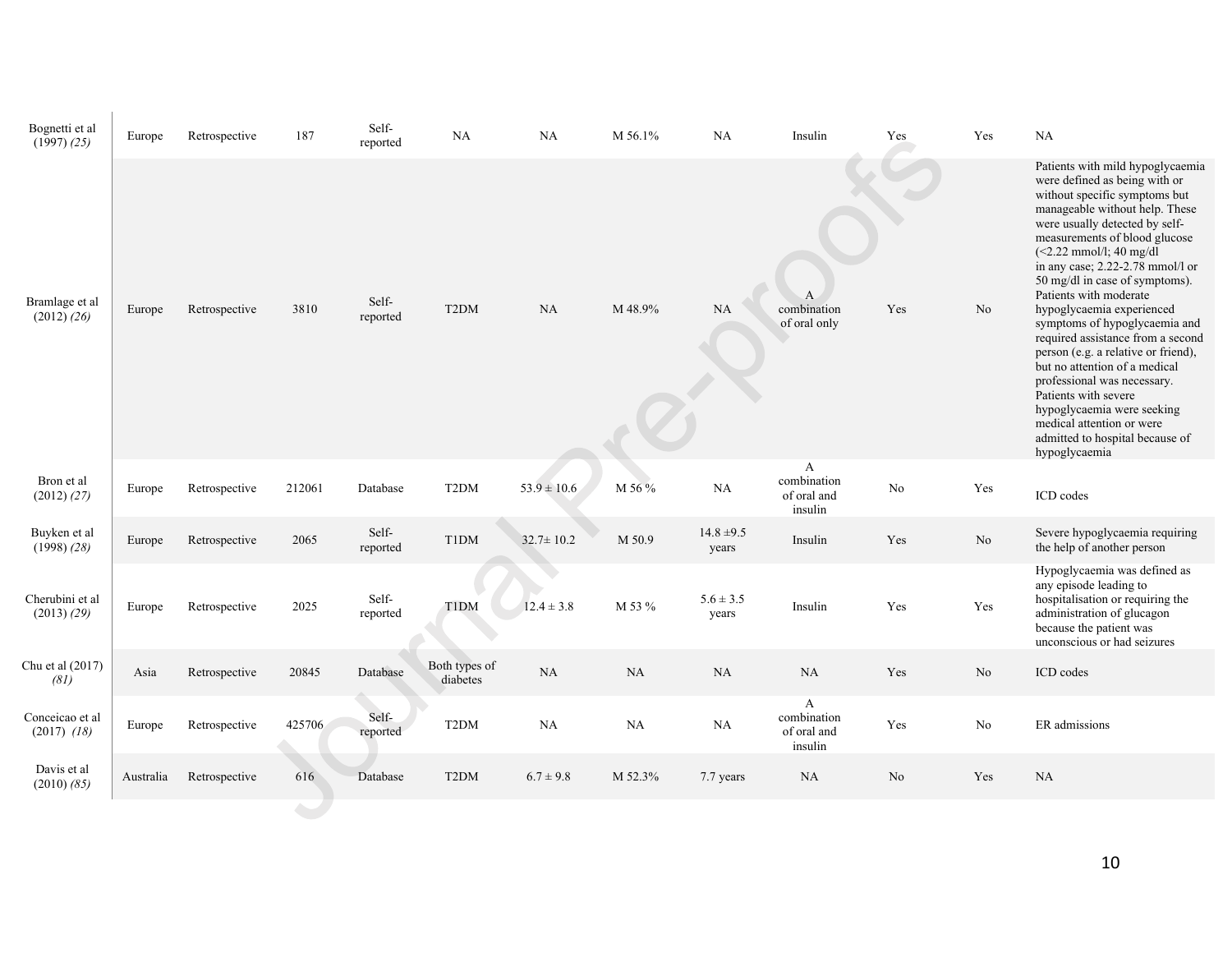| Davis et al<br>$(1998)$ $(84)$     | Australia        | Prospective   | 709  | Self-<br>reported | T1DM                      | $12.3 \pm 4.4$    | M 52 %  | $4.9 \pm 3.8$<br>years  | Insulin                                       | N <sub>0</sub> | Yes            | Moderate hypoglycaemia<br>defined as hypoglycaemia<br>requiring the assistance of<br>another person for treatment.<br>Severe hypoglycaemia as an<br>event resulting in coma or<br>convulsion                                                             |
|------------------------------------|------------------|---------------|------|-------------------|---------------------------|-------------------|---------|-------------------------|-----------------------------------------------|----------------|----------------|----------------------------------------------------------------------------------------------------------------------------------------------------------------------------------------------------------------------------------------------------------|
| Deusenberry et<br>al $(2012) (56)$ | North<br>America | Retrospective | 692  | Database          | T <sub>2</sub> DM         | NA                | M 51.3% | NA                      | Sulfonylureas                                 | Yes            | N <sub>0</sub> | Glucose $\leq 70$ mg/dl                                                                                                                                                                                                                                  |
| Donnelly et al<br>$(2004)$ $(31)$  | Europe           | Prospective   | 267  | Database          | Both types of<br>diabetes | NA                | NA      | NA.                     | Insulin                                       | No             | Yes            | Patients were encouraged to use<br>their own glucose meter to take<br>their recording, together with the<br>nature of the remedial action<br>taken and whether the episode<br>required assistance of a third-<br>party                                   |
| Faerch et al<br>$(2011)$ $(32)$    | Europe           | Prospective   | 128  | Self-<br>reported | T1DM                      | $45 \pm 12$ years | M 56.2% | $19\pm11$ years         | Insulin                                       | Yes            | N <sub>0</sub> | Severe hypoglycaemia was<br>defined as an episode at which<br>the patient needs assistance<br>from another person                                                                                                                                        |
| Feher et al<br>$(2016)$ $(33)$     | Europe           | Retrospective | 1569 | Self-<br>reported | T <sub>2</sub> DM         | <b>NA</b>         | M 66%   | $\rm NA$                | A<br>combination<br>of oral and<br>insulin    | Yes            | $\rm No$       | Mild hypoglycaemia was defined<br>as any of the above symptoms<br>where a third-party was not<br>required, and severe<br>hypoglycaemia was defined as<br>the above symptoms with third-<br>party involvement or where there<br>was loss of consciousness |
| Farmer et al<br>$(2012)$ $(34)$    | Europe           | Retrospective | 3562 | Self-<br>reported | <b>NA</b>                 | <b>NA</b>         | NA      | NA                      | NA                                            | Yes            | N <sub>o</sub> | <b>NA</b>                                                                                                                                                                                                                                                |
| Green et al<br>(2012) (57)         | North<br>America | Retrospective | 3000 | Self-<br>reported | T <sub>2</sub> DM         | NA                | NA      | NA                      | NA                                            | Yes            | No             | Hypoglycaemia was based on<br>self-reported low blood sugar                                                                                                                                                                                              |
| Guisasola et al<br>$(2008)$ $(35)$ | Europe           | Retrospective | 1709 | Self-<br>reported | T <sub>2</sub> DM         | $62.9 \pm 10.6$   | M 54.9% | $7.8$ SD $\pm$ 5.1      | $\overline{A}$<br>combination<br>of oral only | Yes            | N <sub>0</sub> | NA                                                                                                                                                                                                                                                       |
| Henderson et al<br>$(2003)$ $(19)$ | Europe           | Retrospective | 215  | Self-<br>reported | T <sub>2</sub> DM         | 68                | NA      | 13 years                | Insulin                                       | Yes            | Yes            | Mild hypoglycaemia was defined<br>by the ability to have self-treated<br>the episode and severe<br>hypoglycaemia as having<br>required external assistance to<br>effect recovery                                                                         |
| Hirai et al<br>$(2007)$ $(58)$     | North<br>America | Retrospective | 537  | Self-<br>reported | T1DM                      | $45.3 \pm 9.9$    | M 50.1% | $31.3 \pm 7.9$<br>years | Insulin                                       | Yes            | N <sub>0</sub> | Severe hypoglycaemia required<br>ED visit or hospitalisation                                                                                                                                                                                             |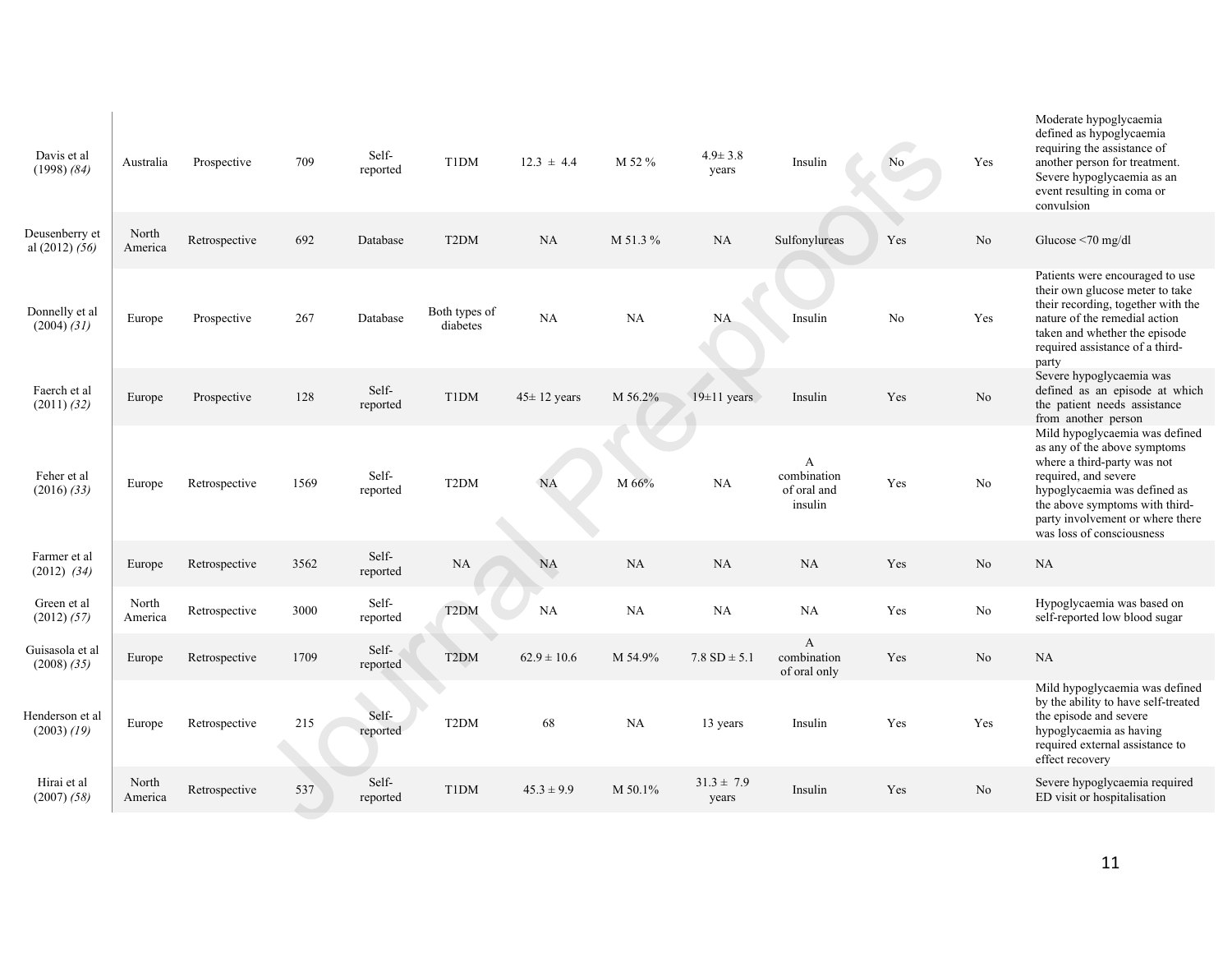| Honkasalo et al<br>$(2011)$ $(36)$ | Europe            | Retrospective | 1776   | Self-<br>reported | Both types of<br>diabetes | $61.6 \pm 13.5$<br>years | $_{\rm NA}$ | $12.8 \pm 11.0$<br>years | insulin                                     | Yes            | No             | SH was defined as a condition for<br>which the patient needs the<br>assistance of another person to<br>recover from a hypoglycaemic<br>episode                                                                                                                                                                         |
|------------------------------------|-------------------|---------------|--------|-------------------|---------------------------|--------------------------|-------------|--------------------------|---------------------------------------------|----------------|----------------|------------------------------------------------------------------------------------------------------------------------------------------------------------------------------------------------------------------------------------------------------------------------------------------------------------------------|
| Ikeda (2018)<br>(82)               | Asia              | Retrospective | 166806 | Database          | T <sub>2</sub> DM         | $66.2 \pm$<br>11.8       | M 62.1%     | NA                       | A<br>combination<br>of oral and<br>insulin  | N <sub>o</sub> | Yes            | ICD codes                                                                                                                                                                                                                                                                                                              |
| Ishtiak-Ahmed<br>et al (2017) (37) | Europe            | Retrospective | 17230  | Database          | T1DM                      | <b>NA</b>                | M 57.3 %    | NA                       | Insulin                                     | No             | Yes            | ICD codes                                                                                                                                                                                                                                                                                                              |
| Jabbar et al<br>$(2017)$ $(87)$    | Multinati<br>onal | Retrospective | 3250   | Self-<br>reported | T <sub>2</sub> DM         | $56.9 \pm 10.7$<br>years | M48.5%      | $8.4 \pm 6.3$            | A<br>combination<br>of oral and<br>insulin  | Yes            | No             | NA                                                                                                                                                                                                                                                                                                                     |
| Johnston et al<br>(2012) (59)      | North<br>America  | Retrospective | 361210 | Database          | T <sub>2</sub> DM         | <b>NA</b>                | NA          | NA                       | $\mathbf{A}$<br>combination<br>of oral only | Yes            | $\rm No$       | ICD codes                                                                                                                                                                                                                                                                                                              |
| Johansen et al<br>$(2015)$ $(90)$  | Europe            | Retrospective | 3320   | Database          | T1DM                      | <b>NA</b>                | M 52.4%     | <b>NA</b>                | Insulin                                     | N <sub>o</sub> | Yes            | Severe hypoglycaemia was<br>defined as a hypoglycaemic event<br>leading to loss of consciousness<br>and/or seizure                                                                                                                                                                                                     |
| Karges et al<br>$(2015)$ $(39)$    | Europe            | Retrospective | 31330  | Database          | T1DM                      | <b>NA</b>                | M 52.8%     | <b>NA</b>                | Insulin                                     | No             | Yes            | NA                                                                                                                                                                                                                                                                                                                     |
| Katz et al<br>$(2012)$ $(60)$      | North<br>America  | Prospective   | 255    | Self-<br>reported | T1DM                      | <b>NA</b>                | M 49%       | <b>NA</b>                | Insulin                                     | N <sub>0</sub> | Yes            | hypoglycaemia requiring<br>assistance from another person<br>for oral treatment and<br>hypoglycaemia with seizure/coma<br>(altered consciousness) as<br>determined by report of seizure or<br>coma, requirement for parenteral<br>therapy (i.e., glucagon or<br>intravenous dextrose), or use of<br>emergency services |
| Kim et al<br>$(2016)$ $(75)$       | Asia              | Retrospective | 307107 | Database          | T <sub>2</sub> DM         | <b>NA</b>                | M 41.7%     | <b>NA</b>                | A<br>combination<br>of oral and<br>insulin  | No             | Yes            | ICD codes                                                                                                                                                                                                                                                                                                              |
| Kostev et al<br>$(2014)$ $(40)$    | Europe            | Retrospective | 32545  | Database          | T <sub>2</sub> DM         | $70.2 \pm 11.2$<br>years | M 50.3%     | <b>NA</b>                | Insulin                                     | Yes            | N <sub>o</sub> | ICD codes                                                                                                                                                                                                                                                                                                              |
| leckie et al<br>$(2005)$ $(41)$    | Europe            | Prospective   | 243    | Self-<br>reported | <b>NA</b>                 | NA                       | NA          | <b>NA</b>                | Insulin                                     | No             | Yes            | Mild hypoglycaemia was defined<br>as any symptomatic episode that<br>was self-treated. Severe<br>hypoglycaemia was defined as an<br>episode that required treatment by<br>another person and was                                                                                                                       |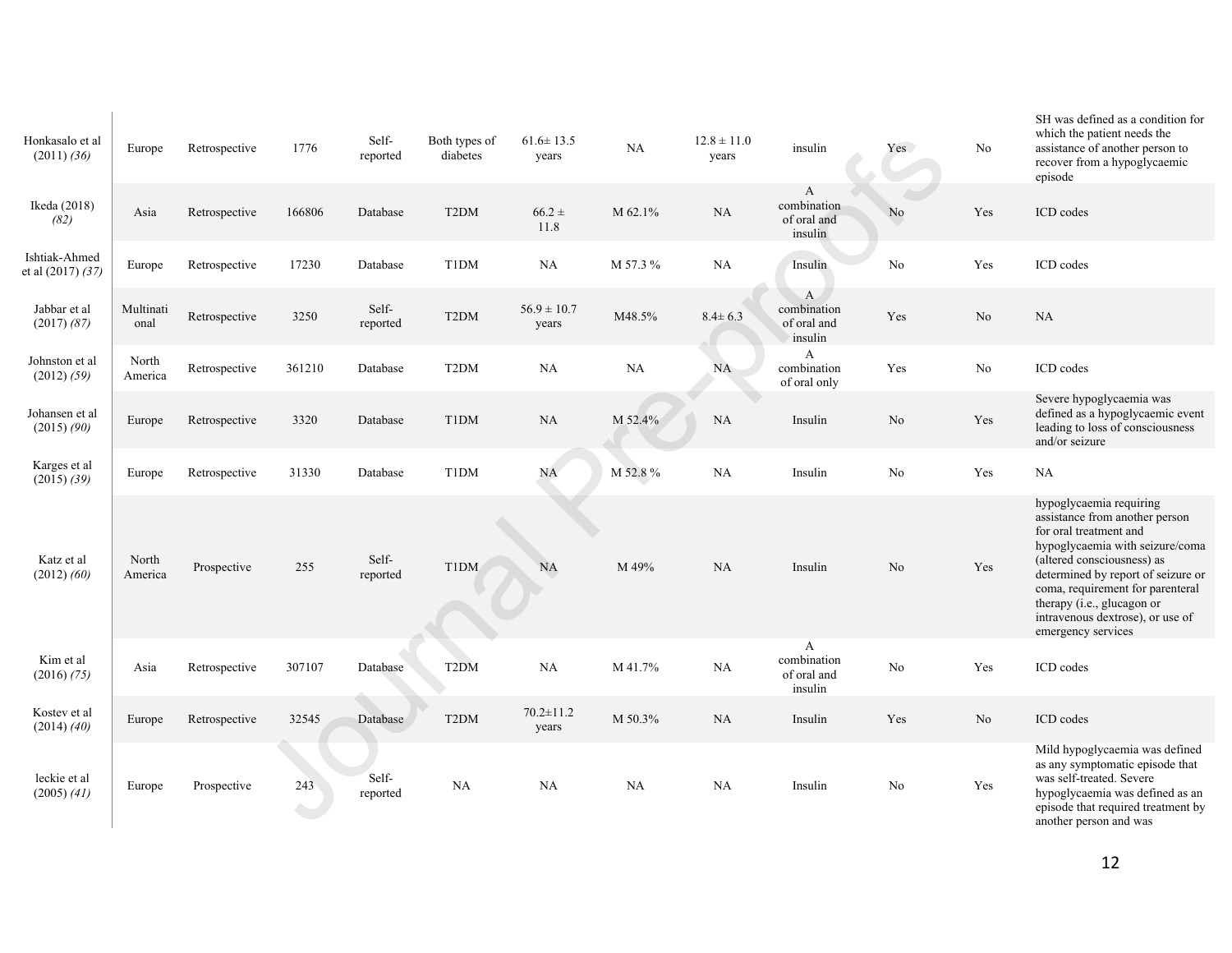|                                    |                  |               |          |                   |                   |                |           |                         |                                            |                |     | associated either with a blood<br>glucose concentration of $\textcolor{red}{\textbf{1}}2.8$<br>mmol/l or with prompt recovery<br>after administration of oral<br>carbohydrate, or the parenteral<br>administration of dextrose or<br>glucagon                                                                                                                                                     |
|------------------------------------|------------------|---------------|----------|-------------------|-------------------|----------------|-----------|-------------------------|--------------------------------------------|----------------|-----|---------------------------------------------------------------------------------------------------------------------------------------------------------------------------------------------------------------------------------------------------------------------------------------------------------------------------------------------------------------------------------------------------|
| Leese et al<br>$(2003)$ $(42)$     | Europe           | Retrospective | 977      | Database          | T1DM              | NA             | <b>NA</b> | <b>NA</b>               | Insulin                                    | Yes            | Yes | Episodes of severe<br>hypoglycaemia were defined as<br>blood glucose $\leq$ 3.5 mmol/l<br>associated with the need for<br>treatment with glucagon or<br>intravenous dextrose to effect<br>recovery or paramedic<br>confirmation of hypoglycaemia<br>with rapid recovery following<br>treatment                                                                                                    |
| Leonard et al<br>$(2016)$ $(61)$   | North<br>America | Retrospective | 592872   | Database          | T <sub>2</sub> DM | NA             | NA        | <b>NA</b>               | Sulfonylureas                              | No             | Yes | ICD codes                                                                                                                                                                                                                                                                                                                                                                                         |
| Lipska et al<br>$(2013)$ $(63)$    | North<br>America | Retrospective | 9094     | Database          | T <sub>2</sub> DM | $59.5 \pm 9.8$ | <b>NA</b> | $10.6 \pm 8.4$<br>years | A<br>combination<br>of oral and<br>insulin | Yes            | No  | ICD codes                                                                                                                                                                                                                                                                                                                                                                                         |
| Lipska et al<br>$(2014)$ $(62)$    | North<br>America | Retrospective | 33952331 | Database          | <b>NA</b>         | <b>NA</b>      | $\rm NA$  | NA                      | NA                                         | No             | Yes | ICD codes                                                                                                                                                                                                                                                                                                                                                                                         |
| Lundkvist et al<br>$(2005)$ $(55)$ | Europe           | Retrospective | 309      | Self-<br>reported | T <sub>2</sub> DM | $65 \pm 11$    | M60 %     | NA                      | A<br>combination<br>of oral and<br>insulin | N <sub>0</sub> | Yes | Symptomatic hypoglycaemia was<br>considered biochemically verified<br>by a blood glucose concentration<br>less than 3.3 mmol/1. Severe<br>hypoglycaemia was defined as a<br>hypoglycaemic event for which<br>the patient required assistance<br>from another person to resolve<br>the situation. Mild<br>hypoglycaemia was defined as<br>manageable by the patient (e.g.<br>by eating a sandwich) |
| Ly et al (2009)<br>(86)            | Australia        | Retrospective | 656      | Self-<br>reported | T1DM              | $12.8 \pm 4.0$ | M 48.3%   | $5.4 \pm 3.9$<br>years  | Insulin                                    | No             | Yes | Severe hypoglycaemia was<br>defined as an event leading to<br>loss of consciousness or seizure.<br>Recurrent hypoglycaemia was<br>defined as the occurrence of<br>episodes of severe hypoglycaemia<br>in the preceding year                                                                                                                                                                       |
| Lyngsie et al<br>$(2016)$ $(48)$   | Europe           | Retrospective | 307016   | Database          | NA                | NA             | NA        | NA                      | <b>NA</b>                                  | N <sub>o</sub> | Yes | ICD codes                                                                                                                                                                                                                                                                                                                                                                                         |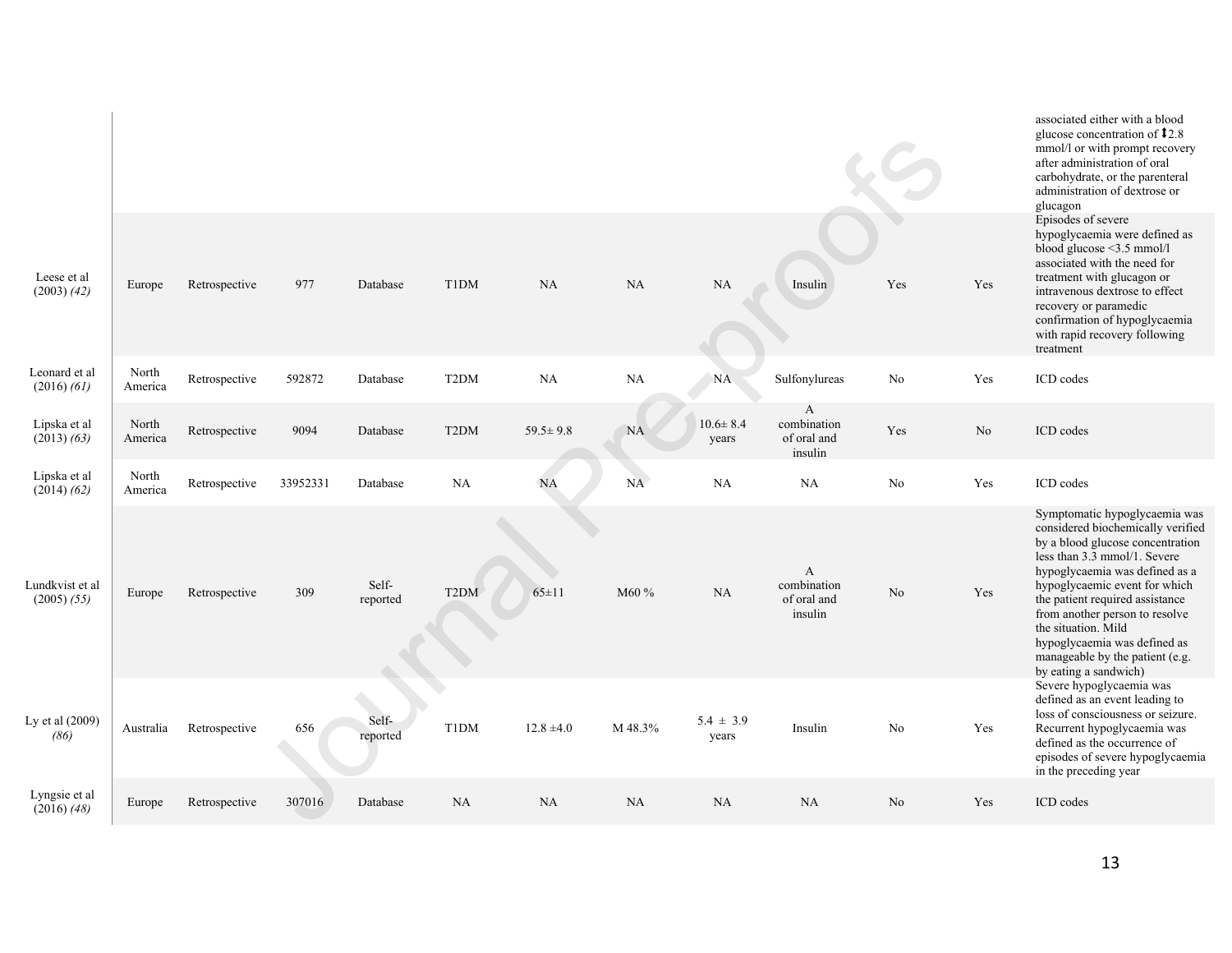| Maltoni et al<br>$(2013)$ $(43)$                | Europe           | Retrospective | 269     | Self-<br>reported | T1DM              | NA                      | M 50.2% | <b>NA</b>               | Insulin                                    | No.            | Yes      | Hypoglycaemic episode as an<br>event of coma, seizures and/or<br>altered mental status requiring<br>third-party assistance                                                                                                                                                                                                            |
|-------------------------------------------------|------------------|---------------|---------|-------------------|-------------------|-------------------------|---------|-------------------------|--------------------------------------------|----------------|----------|---------------------------------------------------------------------------------------------------------------------------------------------------------------------------------------------------------------------------------------------------------------------------------------------------------------------------------------|
| Muhlhauser et<br>al (1985) $(45)$               | Europe           | Retrospective | 384     | Self-<br>reported | T1DM              | $30\pm13$ years         | NA      | $12\pm9$ years          | Insulin                                    | Yes            | $\rm No$ | hypoglycaemia with loss of<br>consciousness treated with<br>glucagon or intravenous glucose                                                                                                                                                                                                                                           |
| Muller et al<br>$(2017)$ $(46)$                 | Europe           | Retrospective | 7900000 | Database          | T <sub>2</sub> DM | NA                      | NA      | <b>NA</b>               | A<br>combination<br>of oral and<br>insulin | No             | Yes      | ICD codes                                                                                                                                                                                                                                                                                                                             |
| Murata et al<br>$(2005)$ $(73)$                 | North<br>America | Prospective   | 344     | Database          | T <sub>2</sub> DM | $65.5 \pm 9.7$<br>vears | M 96.5% | $14.7 \pm 9.9$<br>years | A<br>combination<br>of oral and<br>insulin | Yes            | Yes      | Glucose < $60$ mg/dl                                                                                                                                                                                                                                                                                                                  |
| Nunes et al<br>$(2017)$ $(65)$                  | North<br>America | Retrospective | 143635  | Database          | T <sub>2</sub> DM | NA                      | M 51.3% | <b>NA</b>               | Sulfonylureas                              | Yes            | No       | ICD codes                                                                                                                                                                                                                                                                                                                             |
| Nunes et al<br>$(2016)$ $(64)$                  | North<br>America | Retrospective | 844683  | Database          | T <sub>2</sub> DM | NA                      | M 48.5% | <b>NA</b>               | A<br>combination<br>of oral only           | N <sub>0</sub> | Yes      | NA                                                                                                                                                                                                                                                                                                                                    |
| Odawara et al<br>(2014) (76)                    | Asia             | Retrospective | 4219    | Self-<br>reported | T <sub>2</sub> DM | $62.8 \pm 12.1$         | M 58.9% | <b>NA</b>               | A<br>combination<br>of oral and<br>insulin | No             | Yes      | Severe hypoglycaemia included<br>hypoglycaemic episodes<br>satisfying any of the following 1)<br>resulted in death, 2) life-<br>threatening, 3) required or<br>prolonged inpatient<br>hospitalization, 4) persistently or<br>significantly disabling/<br>incapacitating, 5) a congenital<br>anomaly, and/or 6) medically<br>important |
| Olsen et al<br>$(2014)$ $(47)$                  | Europe           | Retrospective | 440     | Self-<br>reported | <b>T1DM</b>       | <b>NA</b>               | M 51.0% | NA                      | Insulin                                    | Yes            | $\rm No$ | NA                                                                                                                                                                                                                                                                                                                                    |
| Ooi et al (2011)<br>(77)                        | Asia             | Retrospective | 170     | Self-<br>reported | T <sub>2</sub> DM | $67.32 + 5.45$          | M 41.2% | $9.00 \pm 6.77$         | A<br>combination<br>of oral and<br>insulin | Yes            | No       | <b>NA</b>                                                                                                                                                                                                                                                                                                                             |
| Pathak et al<br>$(2016)$ $(66)$                 | North<br>America | Prospective   | 917440  | Database          | <b>NA</b>         | $57.9 \pm 13.2$         | M 52.1% | $\rm NA$                | <b>NA</b>                                  | $\rm No$       | Yes      | ICD codes                                                                                                                                                                                                                                                                                                                             |
| Pedersen-<br>Bjergaard et al<br>$(2003)$ $(23)$ | Europe           | Prospective   | 171     | Self-<br>reported | T1DM              | $44 \pm 12$             | M 54%   | $19 \pm 11$ years       | Insulin                                    | N <sub>0</sub> | Yes      | Severe hypoglycaemia was<br>defined as hypoglycaemic<br>episodes with a need for<br>assistance from other persons in<br>order to restore glucose levels                                                                                                                                                                               |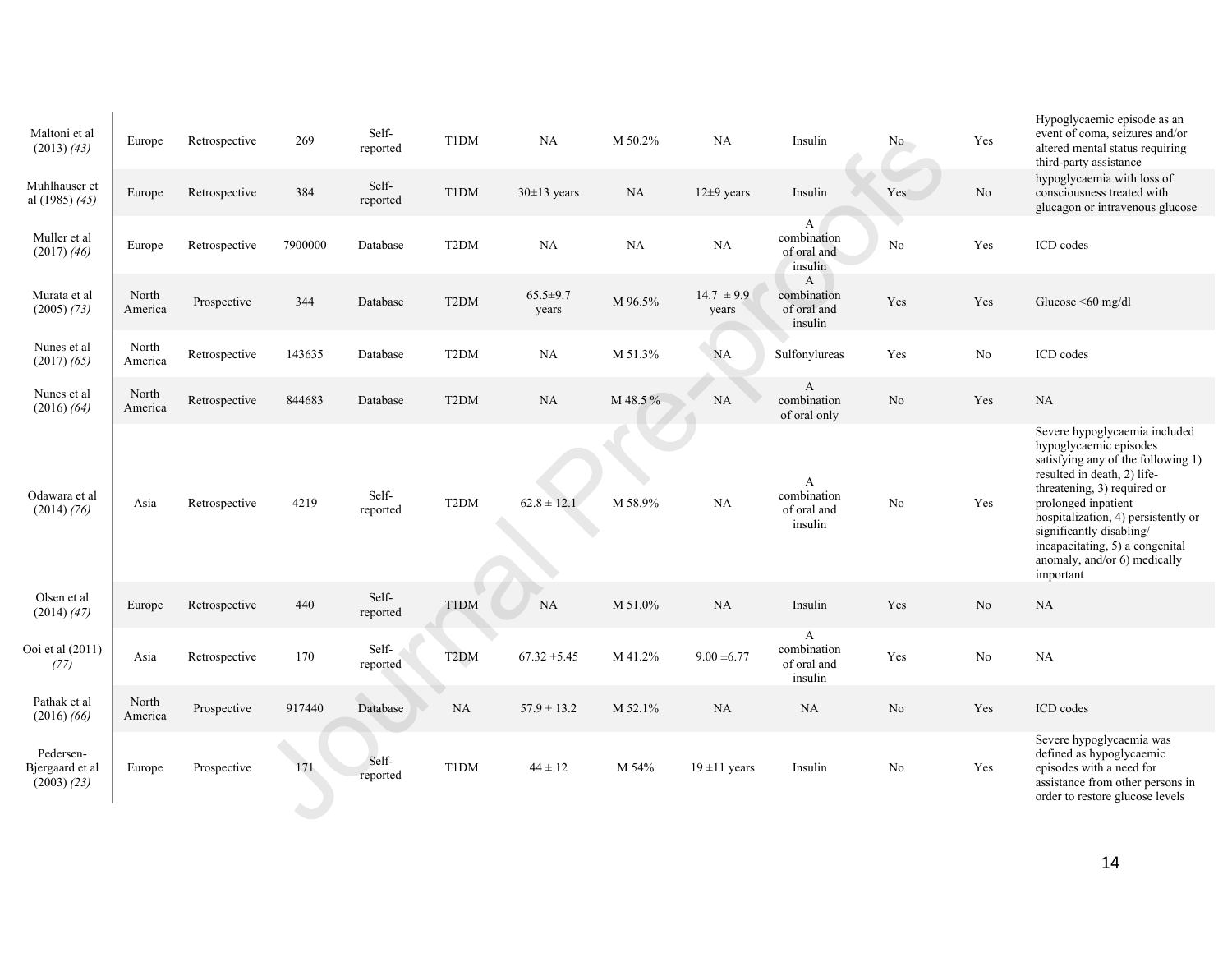| Pedersen-<br>Bjergaard et al<br>$(2004)$ $(49)$ | Europe            | Retrospective | 1076  | Self-<br>reported | T1DM                      | NA                | M 55.5%  | NA                     | Insulin                                               | Yes      | No             | Mild hypoglycaemic events<br>defined as episodes with<br>symptoms of hypoglycaemia<br>manageable by the patient. Severe<br>hypoglycaemic events were<br>defined as episodes where<br>assistance from others was<br>needed to restore blood glucose                                                                                                      |
|-------------------------------------------------|-------------------|---------------|-------|-------------------|---------------------------|-------------------|----------|------------------------|-------------------------------------------------------|----------|----------------|---------------------------------------------------------------------------------------------------------------------------------------------------------------------------------------------------------------------------------------------------------------------------------------------------------------------------------------------------------|
| Pilemann-<br>Lyberg et al<br>(2015) (50)        | Europe            | Prospective   | 161   | Database          | T <sub>2</sub> DM         | $76 \pm 12$ years | M 54.0 % | NA                     | Sulfonylureas                                         | No       | Yes            | We defined a severe<br>hypoglycaemic event as an<br>episode requiring external help<br>for recovery                                                                                                                                                                                                                                                     |
| Pirags et al<br>$(2012)$ $(88)$                 | Multinati<br>onal | Prospective   | 991   | Self-<br>reported | T <sub>2</sub> DM         | $57.9 \pm 10.1$   | M 52.2%  | $9.2 \pm 5.9$<br>years | Insulin                                               | Yes      | Yes            | Severe hypoglycaemia<br>was defined as an event that<br>required assistance from<br>another person who actively<br>administered carbohydrate,<br>glucagon or other resuscitative<br>actions and was associated with<br>either a blood glucose level less<br>than 3.9 mmol $\Lambda$ (< 70mg/dl) or<br>prompt recovery after<br>restoring normoglycaemia |
| Rajendran et al<br>$(2015)$ $(78)$              | Asia              | Retrospective | 132   | Database          | Both types of<br>diabetes | $59 \pm 20$       | M 52.2%  | NA                     | A<br>combination<br>of oral and<br>insulin            | Yes      | No             | NA                                                                                                                                                                                                                                                                                                                                                      |
| Raju et al<br>$(2016)$ $(67)$                   | North<br>America  | Retrospective | 11536 | Database          | T <sub>2</sub> DM         | $55.7 \pm 10.1$   | M 58.8%  | NA                     | A<br>combination<br>of oral only                      | $\rm No$ | Yes            | NA                                                                                                                                                                                                                                                                                                                                                      |
| Sako et al<br>$(2015)$ $(79)$                   | Asia              | Retrospective | 25071 | Database          | NA                        | $73.4 \pm 13.1$   | M 53.3%  | NA                     | NA                                                    | No       | Yes            | ICD codes                                                                                                                                                                                                                                                                                                                                               |
| Samann et al<br>(2013) (51)                     | Europe            | Retrospective | 4854  | Self-<br>reported | Both types of<br>diabetes | NA                | NA       | NA                     | $\mathbf{A}$<br>combination<br>of oral and<br>insulin | Yes      | N <sub>o</sub> | SH was defined as<br>hypoglycaemia with coma or the<br>need for intravenous glucose or<br>intramuscular glucagon injection                                                                                                                                                                                                                              |
| Sarkar et al<br>$(2010)$ $(68)$                 | North<br>America  | Retrospective | 14357 | Self-<br>reported | T <sub>2</sub> DM         | $58 \pm 10$       | M 51.0%  | $10 \pm 8$ years       | $\mathbf{A}$<br>combination<br>of oral and<br>insulin | Yes      | No             | Severe low blood sugar reaction,<br>such as passing out or needing<br>help to treat the reaction                                                                                                                                                                                                                                                        |
| Schloot et al<br>(2016) (52)                    | Europe            | Retrospective | 29485 | Database          | T <sub>2</sub> DM         | NA                | M 51.1%  | NA                     | Sulfonylureas                                         | Yes      | N <sub>o</sub> | <b>NA</b>                                                                                                                                                                                                                                                                                                                                               |
| Seligman et al<br>$(2010)$ $(69)$               | North<br>America  | Retrospective | 711   | Self-<br>reported | T <sub>2</sub> DM         | NA                | NA       | NA                     | NA                                                    | Yes      | No             | <b>NA</b>                                                                                                                                                                                                                                                                                                                                               |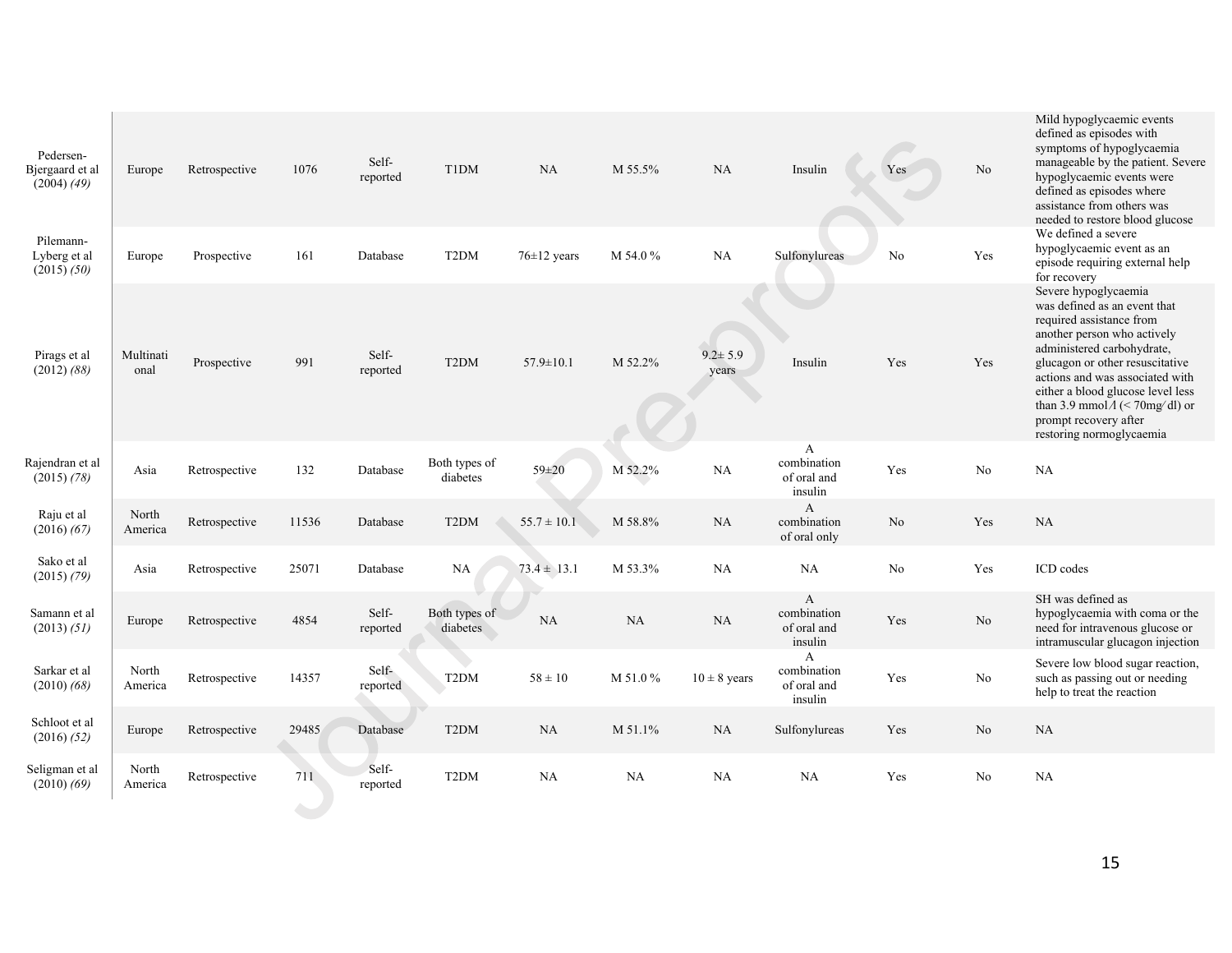| Shriraam et al<br>$(2017)$ $(80)$ | Asia             | Retrospective | 366     | Self-<br>reported | T <sub>2</sub> DM | NA              | M 23.5%   | $10.9 \pm 5.9$<br>years | A<br>combination<br>of oral and<br>insulin | Yes            | No       | Severe hypoglycaemia required<br>ED visit or hospitalisation                                                                                                                                                       |
|-----------------------------------|------------------|---------------|---------|-------------------|-------------------|-----------------|-----------|-------------------------|--------------------------------------------|----------------|----------|--------------------------------------------------------------------------------------------------------------------------------------------------------------------------------------------------------------------|
| Stuart et al<br>(2017) (70)       | North<br>America | Retrospective | 9584    | Self-<br>reported | NA                | NA              | <b>NA</b> | <b>NA</b>               | A<br>combination<br>of oral and<br>insulin | Yes            | No       | Glucose $\leq 4$ mmol/L                                                                                                                                                                                            |
| Tschope et al<br>(2012) (53)      | Europe           | Retrospective | 3347    | Self-<br>reported | T <sub>2</sub> DM | <b>NA</b>       | M 53.1 %  | <b>NA</b>               | <b>NA</b>                                  | Yes            | No       | <b>NA</b>                                                                                                                                                                                                          |
| Wang et al<br>$(2015)$ $(71)$     | North<br>America | Retrospective | 63972   | Database          | NA                | NA              | M 48.4%   | <b>NA</b>               | <b>NA</b>                                  | No             | Yes      | ICD codes                                                                                                                                                                                                          |
| Weinstock et al<br>(2013) (72)    | North<br>America | Retrospective | 4973    | Database          | T1DM              | <b>NA</b>       | M 45.8%   | <b>NA</b>               | Insulin                                    | Yes            | $\rm No$ | SH was defined as an episode in<br>which the assistance of another<br>individual was needed or<br>glucagon was given                                                                                               |
| Yun et al (2013)<br>(83)          | Asia             | Retrospective | 878     | Database          | T <sub>2</sub> DM | $55.3 \pm 9.8$  | <b>NA</b> | $9.86 \pm 6.5$<br>years | A<br>combination<br>of oral and<br>insulin | N <sub>0</sub> | Yes      | Hypoglycaemia episodes<br>requiring the assistance of<br>another person to actively<br>administer carbohydrate, other<br>resuscitative actions.<br>hospitalization, or medical care in<br>an emergency department. |
| Yun et al (2018)<br>(74)          | Asia             | Retrospective | 1366692 | Database          | T <sub>2</sub> DM | $57.7 \pm 11.7$ | M 59.3%   | <b>NA</b>               | A<br>combination<br>of oral and<br>insulin | Yes            | No       | ICD codes                                                                                                                                                                                                          |
| Zhong et al<br>(2017) (54)        | Europe           | Retrospective | 23246   | Database          | T1DM              | <b>NA</b>       | <b>NA</b> | <b>NA</b>               | Insulin                                    | N <sub>0</sub> | Yes      | ICD codes                                                                                                                                                                                                          |

Abbreviations; ICD: International classification of diseases; NA: Not available; SH: severe hypoglycaemia; Sex M/F: Male/Female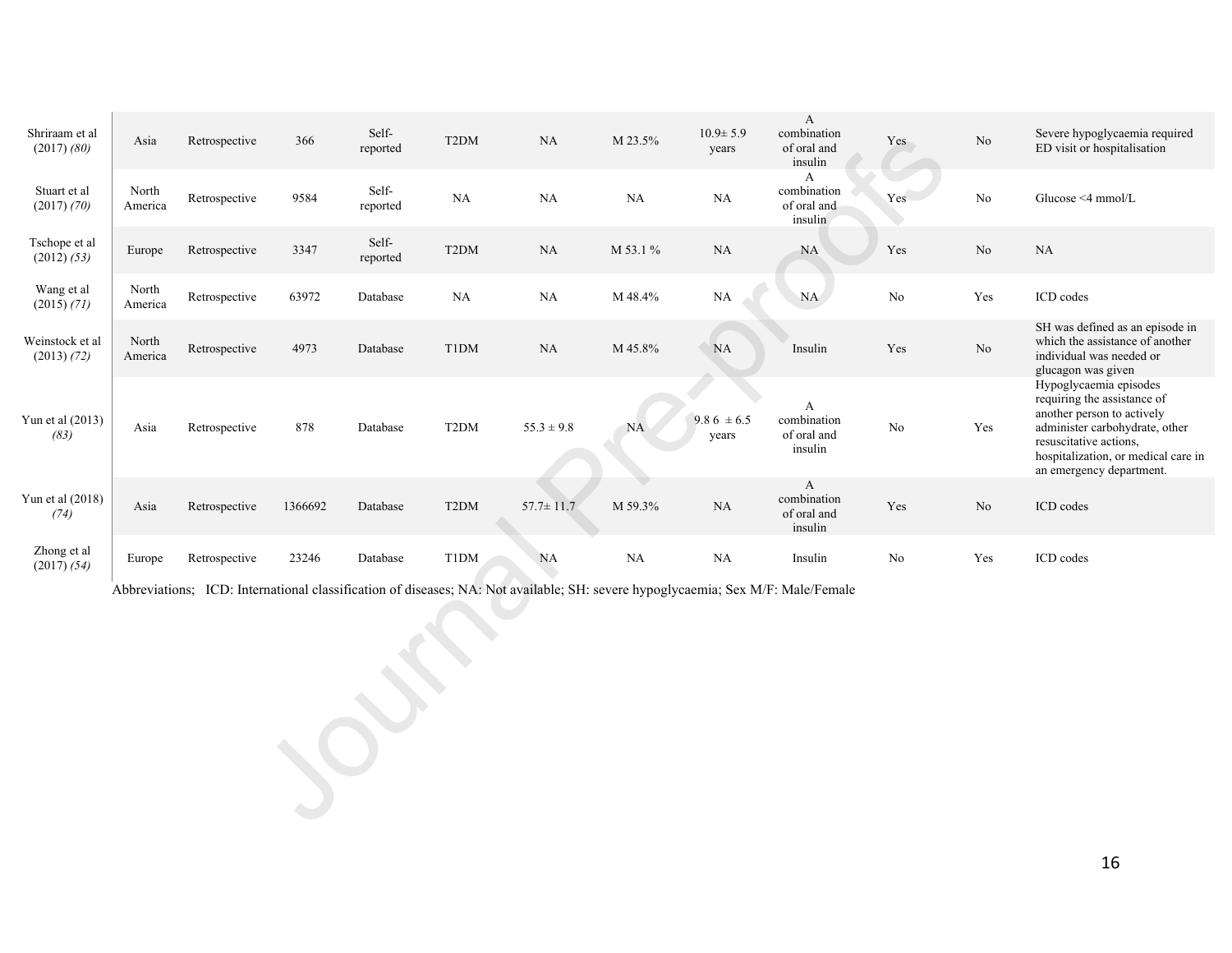## **3.2. Quality assessment**

The quality of studies included in this review varied considerably, ranging from 8 as the lowest score to 18 as the highest score recorded. The majority of the studies (83.0%) included in this review were of good quality and scored more than 12 (n =60), while the remaining studies (n=12) were of moderate quality. The details of the quality assessments are presented in (Table S3).

## **3.3. Prevalence of Hypoglycaemia**

We only included studies that measured hypoglycaemia prevalence over a 12-months period in the meta-analysis and this resulted 39 studies being included, with a total of 2,462,810 individuals with diabetes. The prevalence of hypoglycaemia varied between studies included, some studies reported a high prevalence rate of 73.0% (19), while other studies reported a low prevalence rate of less than 1.0% (18). When stratifying by type of diabetes, the prevalence of hypoglycaemia ranged from 1.3% to 38.0% for type 1, and from 0.074% to 73.0% for type 2. The 39 studies included in the meta-analysis of prevalence had a high-level of heterogeneity  $(I<sup>2</sup>=100\%)$ , which was also found after the sensitivity analysis of removing two studies (18, 19). Stratification by geographical location, data source and treatment regimen showed a high level of heterogeneity  $(I^2=100\%)$ . The prevalence of hypoglycaemia varied between studies from different data sources. Self-reported studies had a higher prevalence range than studies using electronic health records: the prevalence of hypoglycaemia ranged from 0.074% to 73.0% for self-reported studies, and from 1.0% to 19.0% for studies using electronic health records, respectively. When stratified by treatment regimen, the range of the prevalence of hypoglycaemia was higher among studies that included only individuals using insulin 2.2% to 73.0%, compared to studies that included individuals using sulfonylureas 2.8% to 19.0%.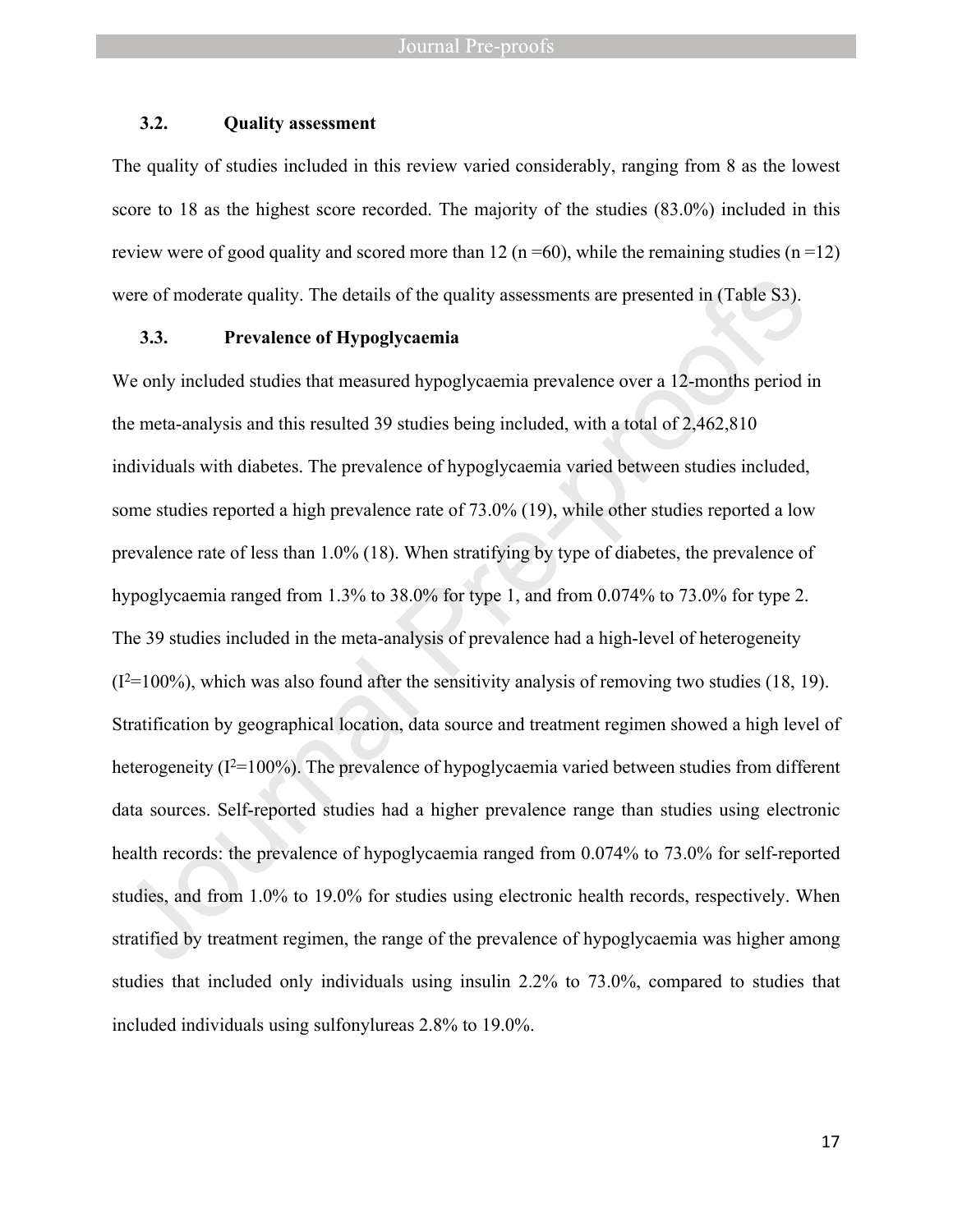Further stratification by combining studies from similar geographical location, study design and data source showed that the pooled estimate of prevalence of hypoglycaemia was 35.0 % (95% CI,  $32.0 - 38.0$ ) ( $I^2 = 59\%$ ) among studies that were cross-sectional in design, self-reported in source of data, and were conducted in Europe (Figure 2). While the pooled estimate of prevalence of hypoglycaemia was 11.0 % (95% CI, 11.0 - 13.0) ( $I^2=38\%$ ) among studies that were crosssectional in design, self-reported in source of data, and were conducted in North America (Figure 3).

## **3.4. Incidence rates of hypoglycaemia**

A total of 39 studies involving 45,768,950 individuals met our inclusion criteria and were included in the meta-analysis. Given the high heterogeneity  $(I^2=100.0\%)$ , the incidence rate of hypoglycaemia was reported as a range of 0.072 to 42,890 episodes per 1,000 person-years. The incidence rate of hypoglycaemia stratified by diabetes type ranged from 14.5 to 42,890 episodes per 1,000 person-years experienced by individuals with type 1 diabetes and from 0.072 to 16,360 episodes per 1,000 person-years experienced by individuals with type 2 diabetes.

## **3.5. Publication bias**

Funnel plots comparing the transformed effect sizes with the estimated standard error were generated for the prevalence and the incidence, respectively, to investigate the relationship between the outcome and size of the studies. The funnel plots were asymmetric and showed a stark contrast between the results of the fixed effect and random effects models, with most studies falling outside the dotted CI within which we would expect 95% of studies to reside assuming a fixed effect holds (Figure S1).

### **4. DISCUSSION**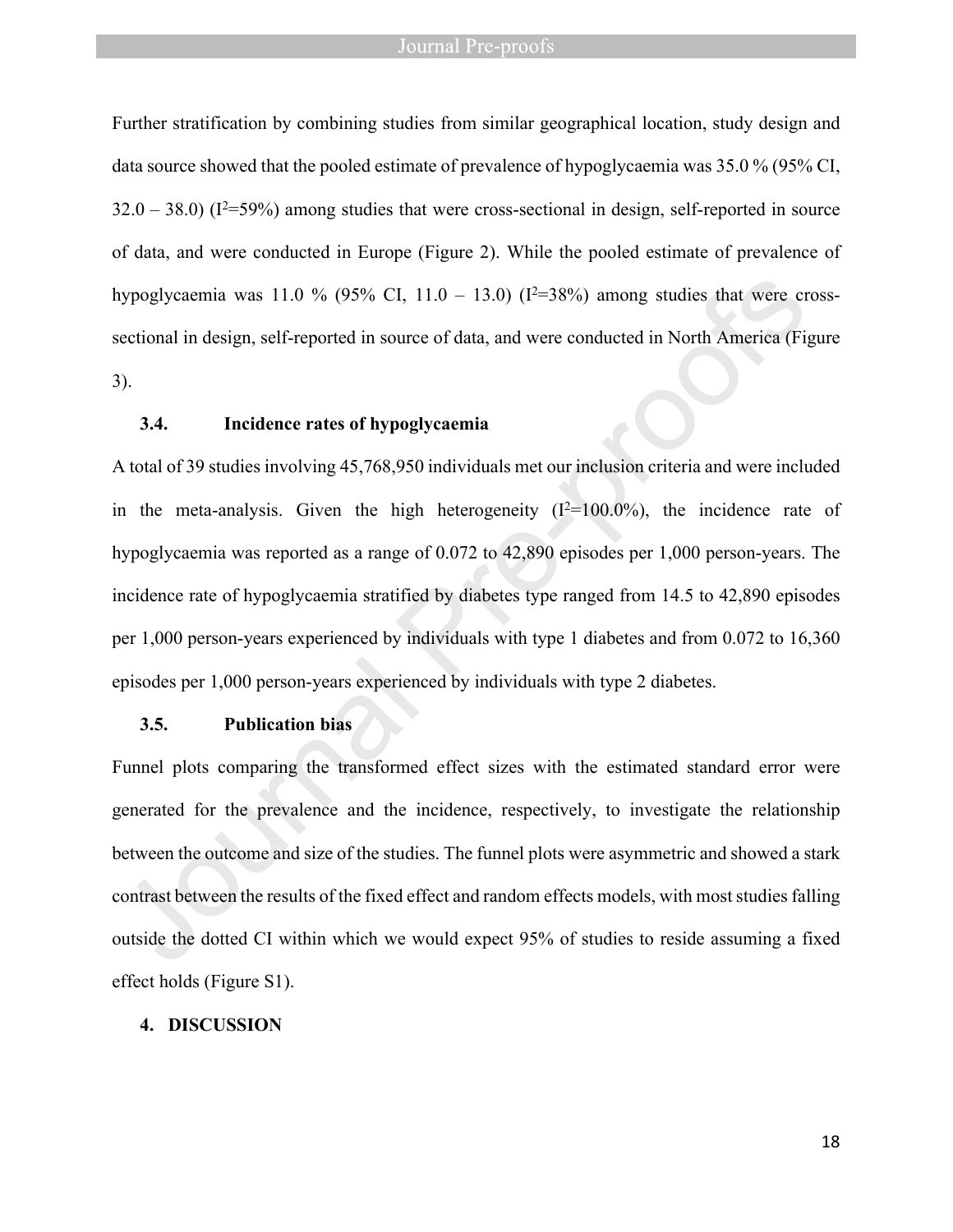This systematic review and meta-analysis aimed to assess the incidence and prevalence of hypoglycaemia in both type 1 and type 2 diabetes, taking methodological differences into consideration. The prevalence of hypoglycaemia ranged from 0.074% to 73.0%. The incidence rate of hypoglycaemia ranged from 0.072 to 42,890 episodes per 1,000 person-years: stratified by type of diabetes, it ranged from 14.5 to 42,890 episodes per 1,000 person-years and from 0.072 to 16,360 episodes per 1,000-person years in type 1 and type 2 diabetes, respectively.

In addition, this review highlighted that the range of the prevalence of hypoglycaemia is higher among diabetes individuals using insulin-based therapy compared to individuals on sulfonylureasbased therapy.

Previous reviews investigating the incidence and prevalence of hypoglycaemia in type 1 and type 2 diabetes in observational studies are limited. Two previous systematic reviews only examined the incidence and the prevalence of severe/mild to moderate hypoglycaemia in type 2 diabetes; however, they did not investigate hypoglycaemia in type 1 diabetes and did not report an overall estimate for the prevalence or the incidence of hypoglycaemia in type 2 diabetes (10, 91).

A meta-analysis of clinical trials investigating the proportions of hypoglycaemia in individuals with type 2 diabetes reported that the pooled average of the prevalence of hypoglycaemia in individuals with diabetes and treated with sulfonylureas is 10.1 % (95% CI, 7.3 - 13.8). In our study, the prevalence of hypoglycaemia in individuals with diabetes and treated with sulfonylureas ranged from 2.8 % to 19.0 % (92). In addition, in three clinical trials that were included in their review, the proportion of hypoglycaemia in individuals with diabetes and treated with insulin ranged from 8.0 % to 56.0 %, while in our study the prevalence of hypoglycaemia in individuals with diabetes and treated with insulin ranged from 2.2 % to 73.0 % (92).

The result of this study demonstrates that the prevalence and incidence of hypoglycaemia are high,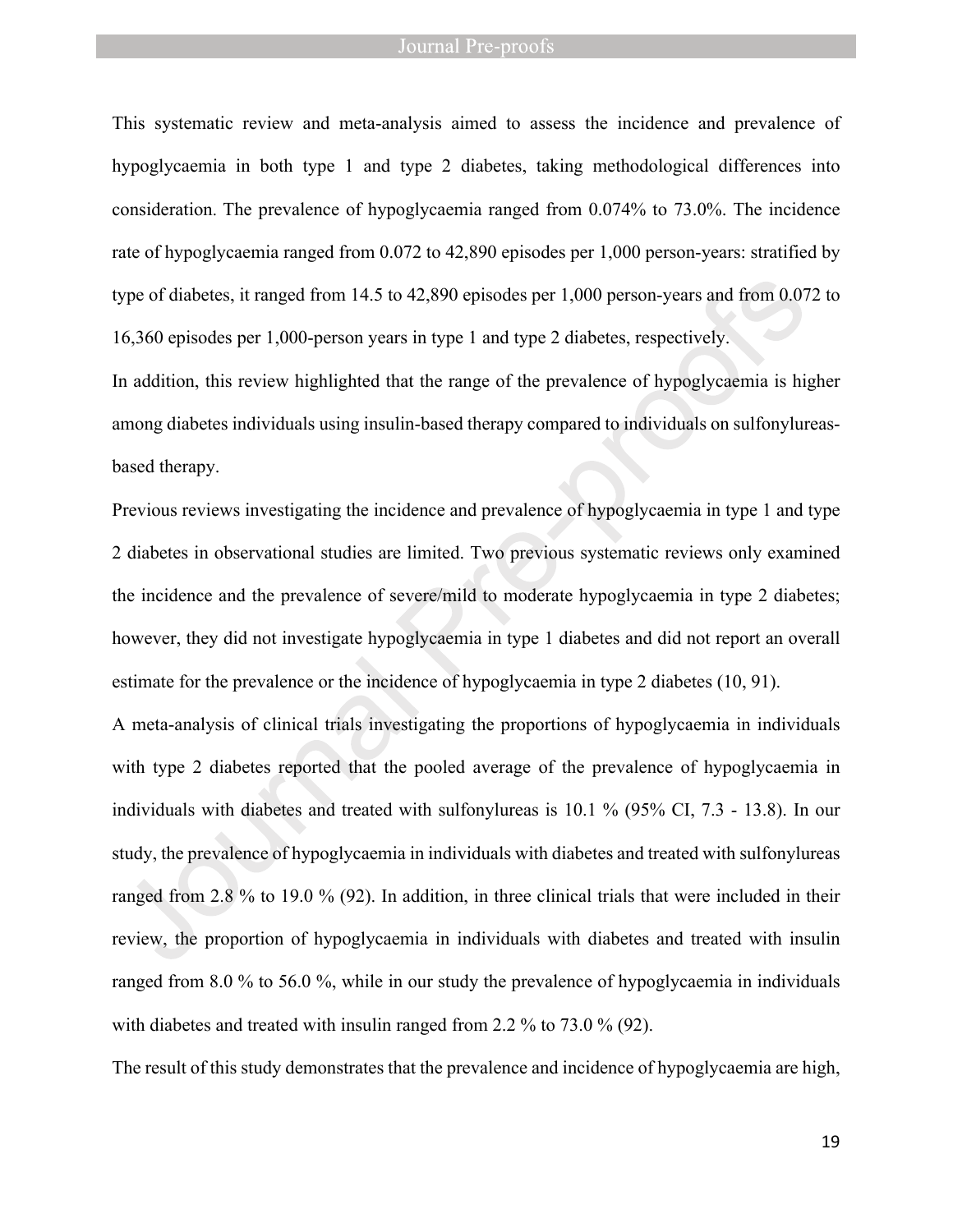as shown above, and that hypoglycaemia is a very common complication that many individuals with diabetes may experience. However, it is important to mention that the risk of hypoglycaemia is different between both types of diabetes (93), as individuals with type 1 have a higher risk of hypoglycaemia compared to individuals with type 2 diabetes; this was highlighted in our results. In addition, these high numbers could be related to the fact that recent guidelines recommend intensification of diabetes treatment to control blood sugar levels and to prevent macrovascular and microvascular complications which may put the individuals under higher risk of experiencing hypoglycaemic events (94). A recent study by Naser et al. has found that individuals with diabetes who were using intensive antidiabetic therapy were at a five-fold higher risk of hypoglycaemia compared to individuals using antidiabetic monotherapy (95). Besides this, another previous large database study in the UK has confirmed the increased risk of hypoglycaemia among individuals with diabetes who were using intensive antidiabetic therapy consisting of antidiabetic combination therapy (whether dual or triple antidiabetic therapy) (96).

Regarding the prevalence of hypoglycaemia, there was considerable variation in the data source. Studies that were self-reported had higher prevalence rates of hypoglycaemia compared to studies that were based on health record databases. This could likely be because self-reported studies are able to report mild hypoglycaemia. However, this is also influenced by precision of individual review, which can be poor, especially for non-severe hypoglycaemic events. It is further dependent upon the patient's ability to perceive hypoglycaemia when it happens, which is restricted by impaired hypoglycaemia awareness, and to accurately separate them from symptoms inconsequential to hypoglycaemia. It is further dependent upon the individual's ability to perceive hypoglycaemia when it happens, which is restricted by impaired hypoglycaemia awareness, and to accurately separate them from symptoms inconsequential to hypoglycaemia (97). Moreover,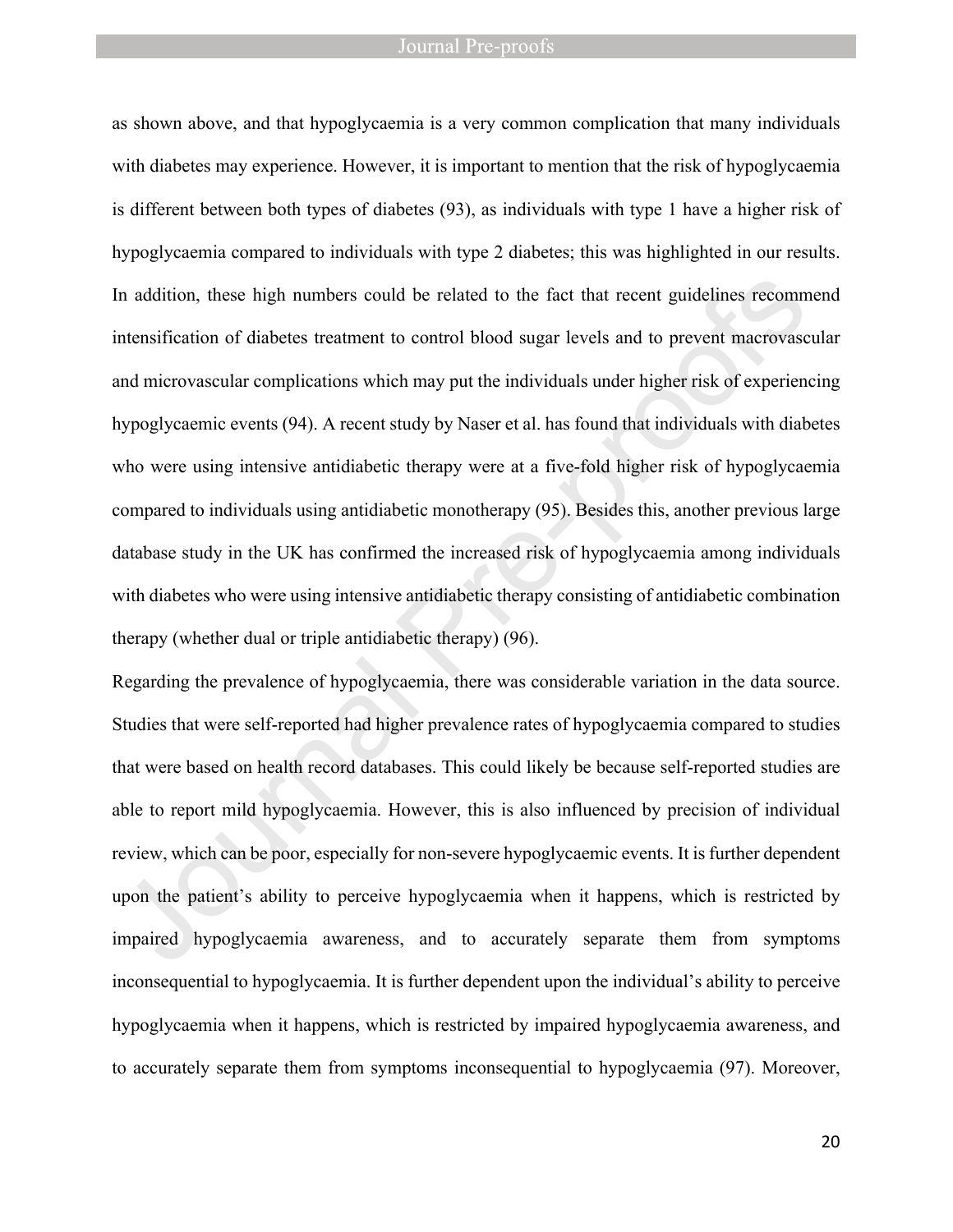only 5% of self-reported hypoglycaemic events are managed by the healthcare system or emergency medical services (98). On the other hand, health record databases are more likely to report more severe cases of hypoglycaemia that require either emergency visits or hospital admissions, in which the events are confirmed by healthcare professionals.

Furthermore, studies in which the individuals were on insulin treatment had higher prevalence rates of hypoglycaemia compared to studies that were based on sulfonylureas therapy. Insulin and sulfonylurea-based antidiabetic therapies are commonly associated with hypoglycaemic events, compared to other antidiabetic therapies (99, 100). The higher risk of hypoglycaemia with the use of insulin or sulfonylurea among individuals with diabetes is due to their mechanisms of action, which is mainly based on triggering the pancreatic secretion of insulin inside the body (for sulfonylurea-based therapy) or the administration of exogenous insulin formulations (101), while the mechanism of action of other antidiabetic therapies is based on increasing the sensitivity of insulin and limiting the absorption of glucose, leading to a lower risk of experiencing hypoglycaemic events (102). However, it is important to highlight that other risk factors, such as polypharmacy and drug-induced hypoglycaemia could also increase the risk of hypoglycaemia (103, 104).

The quality of studies included in this review varied between the studies: the health records database studies were better in quality compared to self-reported studies (details are presented in the Supplement). Health record databases mainly use the ICD system or hospital codes that were entered by either physicians or healthcare professionals, so they may be more accurate than selfreported diagnosis; however, it is important to mention that even health record databases are subject to misreporting or under-reporting bias (105).

In recent years hypoglycaemia has been a major topic of research and clinical practice, which was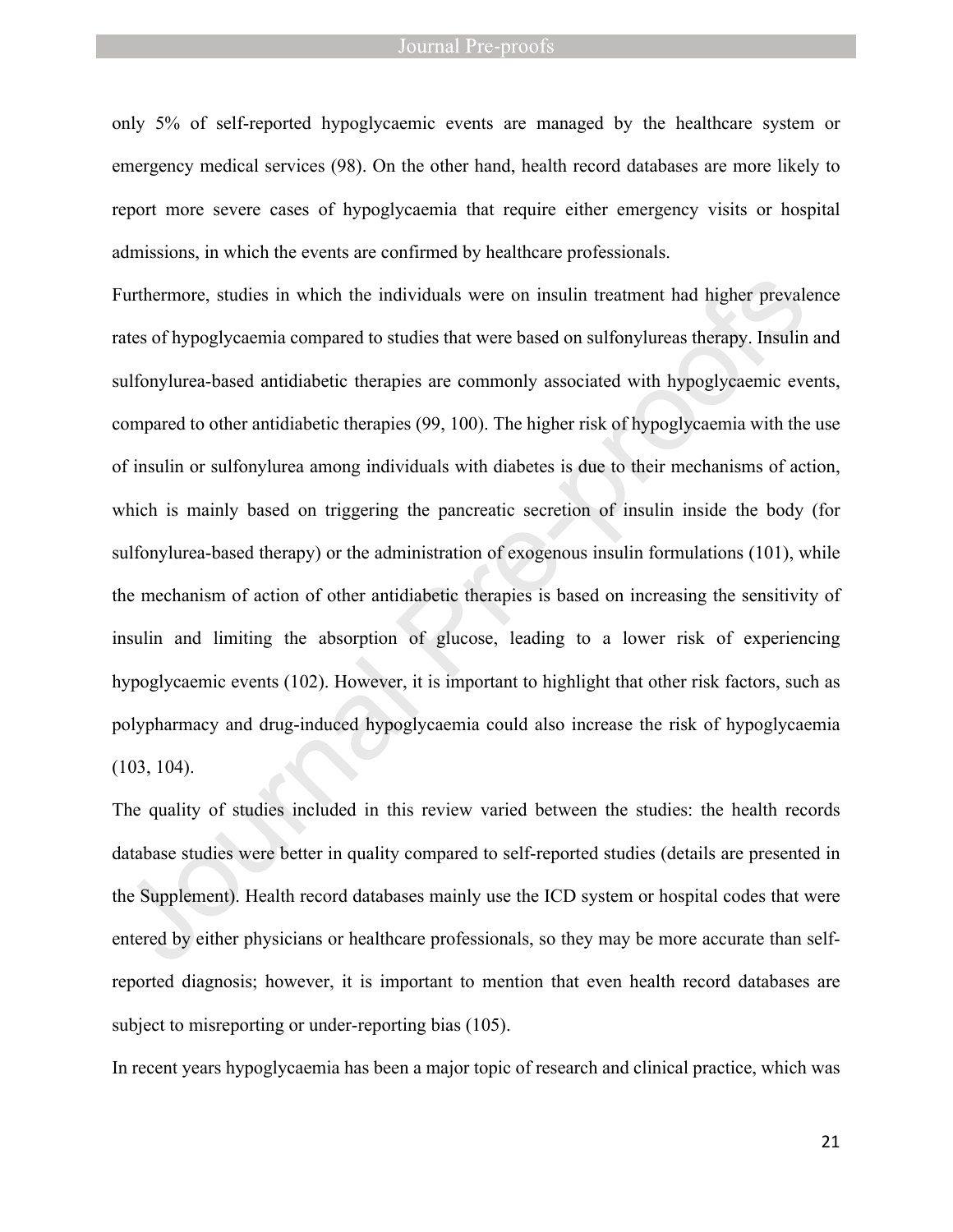highlighted after the publication of some post-hoc RCTs showing an increased risk of complications and death in individuals experiencing hypoglycaemia (8, 106, 107). Our study has demonstrated that hypoglycaemia is a common event among individuals with diabetes in real life in both type 1 and type 2 diabetes, different countries and different treatments. More research should focus on identifying risk factors and predictors of hypoglycaemia, including newer oral hypoglycaemic agents such as GLP and SGLT. Furthermore, healthcare providers must be aware of such events and monitor their patients on a continuous basis, and more importantly to educate them about their disease and its associated events.

To the best of our knowledge, this is the first systematic review and meta-analysis to review the incidence and prevalence of hypoglycaemia in individuals with type 1 and type 2 diabetes mellitus. Unlike previously published meta-analysis, we standardised the prevalence to one year to allow appropriate meta-analytical data pooling and interpretation. We included observational studies which reported the prevalence and incidence rates of hypoglycaemia in diabetes populations representing real-life situations. RCTs are considered as the gold standard for demonstrating clinical efficacy. However, the rates and nature of hypoglycaemic events reported from clinical trials may not be generalised to real-world practice. Large RCTs generally include individuals who are restricted to their suggested regimens, subjected to close monitoring and support rather than individuals in routine clinical practice. In addition, RCTs do not include individuals with a history of severe hypoglycaemia, the elderly or those with poor health status (9).

However, our study had several limitations. Firstly, the heterogeneity among the studies included in this review was high. Heterogeneity could not be explained by any of the study level covariates considered in the subgroup analysis. Therefore, the high heterogeneity is likely to be due to study characteristics which were not measured or reported in the original citations (108). Moreover, high

22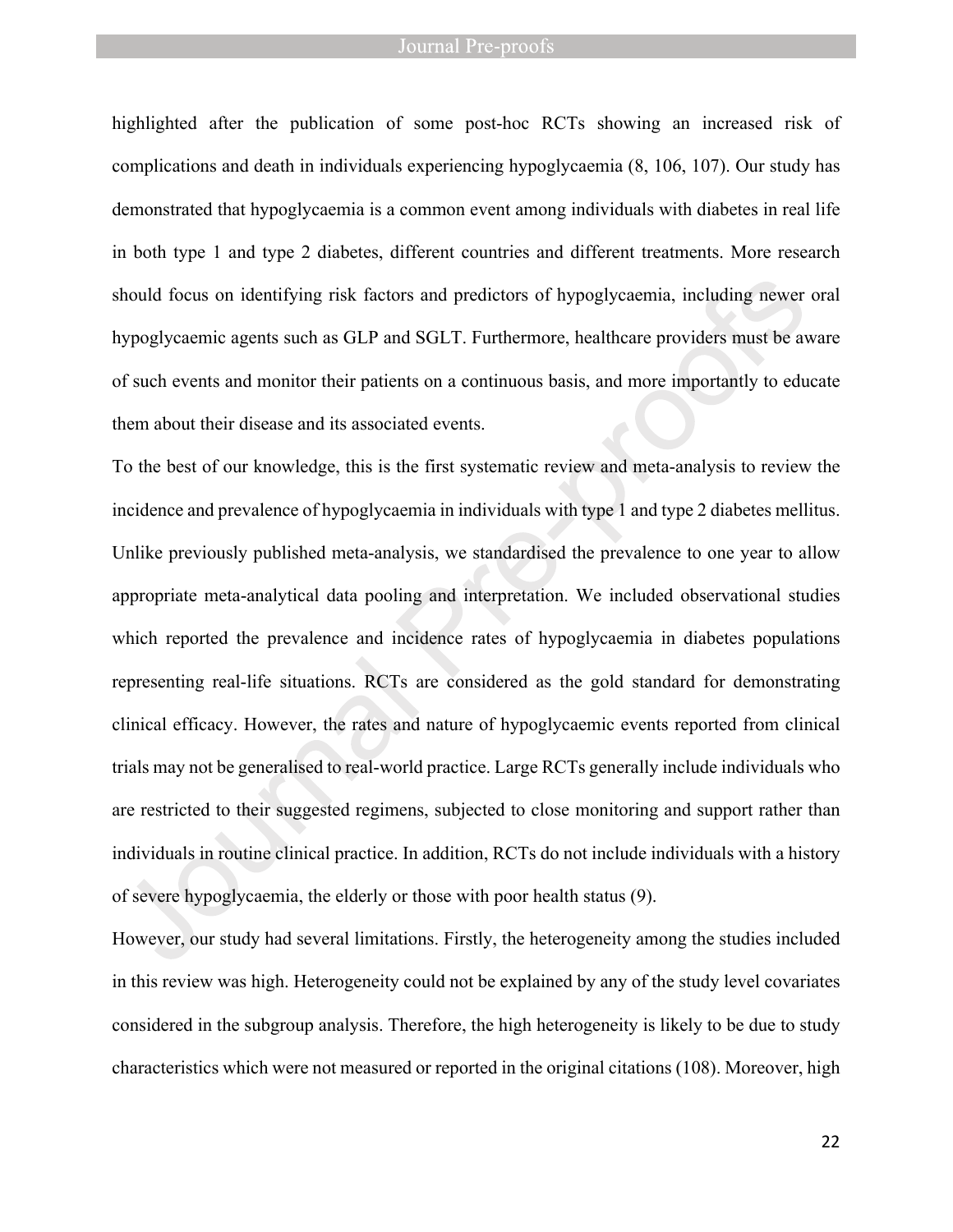statistical heterogeneity is more frequent in meta-analyses of prevalence compared to metaanalyses of binary outcomes (109). However, we reported the range of the prevalence if high heterogeneity was indicated  $(I^2 \ge 75\%)$ .

Secondly, the definition of hypoglycaemic episodes varied between studies; therefore, it was not possible to stratify our results based on the severity of hypoglycaemia. In addition, due to the difference in study designs between studies included in this review (questionnaire/medical records/database), it should be recognised that this causes difficulties when combining results across studies, resulting in under- or over-reporting of hypoglycaemic episodes; however, we tackled this issue by stratifying the pooled average based on data sources.

## **5. CONCLUSION**

In conclusion, this review highlighted the fact that hypoglycaemia is a very common event among both type 1 and type 2 individuals with diabetes treated with diabetes medications. The frequency of hypoglycaemia among individuals with type 1 diabetes and among individuals treated with insulin were higher compared to other antidiabetic medications and to individuals with type 2 diabetes. However, the quality of information available in the literature varied largely. Over the last ten years the quality of the evidence has improved compared to previous published studies. Studies using data from health records databases had a higher quality in recording the incidence and prevalence of hypoglycaemia. Further studies are needed to investigate the hypoglycaemiaassociated risk factors.

## **CONFLICT OF INTEREST**

The authors have stated explicitly that there are no conflicts of interest in connection with this article.

### **ACKNOWLEDGEMENTS**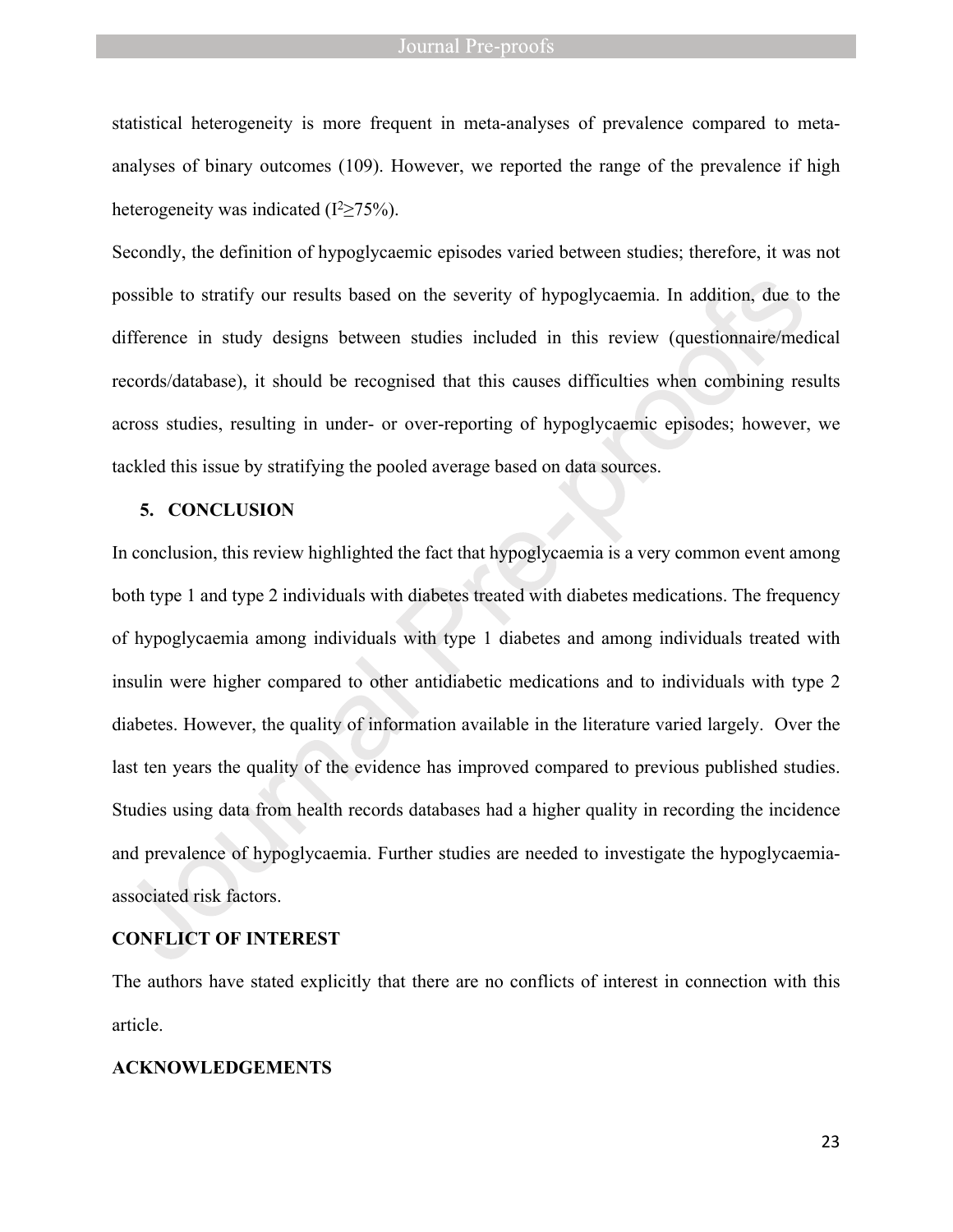The authors thank Dr. Francesco Zaccardi for the contribution and providing his expertise in preparing the publication of this manuscript.

## **AUTHORS CONTRIBUTIONS**

Alwafi, Alsharif, Wei and Professor Wong had full access to all the data in the study and take responsibility for the integrity of the data and the accuracy of the data analysis.

Alwafi, Alsharif, Wei and Wong had the original idea for this study. Alwafi, Alsharif, Wei, Naser and Wong contributed to the design of the study. Alwafi and Alsharif contributed to their literature screening, data extraction and quality assessment of the studies included. Alwafi and Langan contributed in the statistical analysis. Alwafi, Alsharif, Wei, Langan, Bell, Ilomak and Wong wrote the first draft. All the authors contributed to interpretation and edited the draft report.

## **FUNDING:**

This research was funded by the Deanship of Scientific Research at Princess Nourah bint Abdulrahman University through the Fast-track Research Funding Program, and by PharmAlliance and UCL-HKU strategic partnership funds.

# **REFERENCES**

1. Rubin RR, Peyrot M. Quality of life and diabetes. Diabetes Metab Res Rev. 1999;15(3):205-18.

2. McCoy RG, Lipska KJ, Yao X, Ross JS, Montori VM, Shah ND. Intensive Treatment and Severe Hypoglycemia Among Adults With Type 2 Diabetes. JAMA Intern Med. 2016;176(7):969- 78.

3. American Diabetes Association. 2. Classification and Diagnosis of Diabetes: Standards of Medical Care in Diabetes-2018. Diabetes Care. 2018;41(Suppl 1):S13-s27.

4. Sircar M, Bhatia A, Munshi M. Review of Hypoglycemia in the Older Adult: Clinical Implications and Management. Can J Diabetes. 2016;40(1):66-72.

5. Williams SA, Pollack MF, Dibonaventura M. Effects of hypoglycemia on health-related quality of life, treatment satisfaction and healthcare resource utilization in patients with type 2 diabetes mellitus. Diabetes Res Clin Pract. 2011;91(3):363-70.

6. Stargardt T, Gonder-Frederick L, Krobot KJ, Alexander CM. Fear of hypoglycaemia: defining a minimum clinically important difference in patients with type 2 diabetes. Health and Quality of Life Outcomes. 2009;7:91-.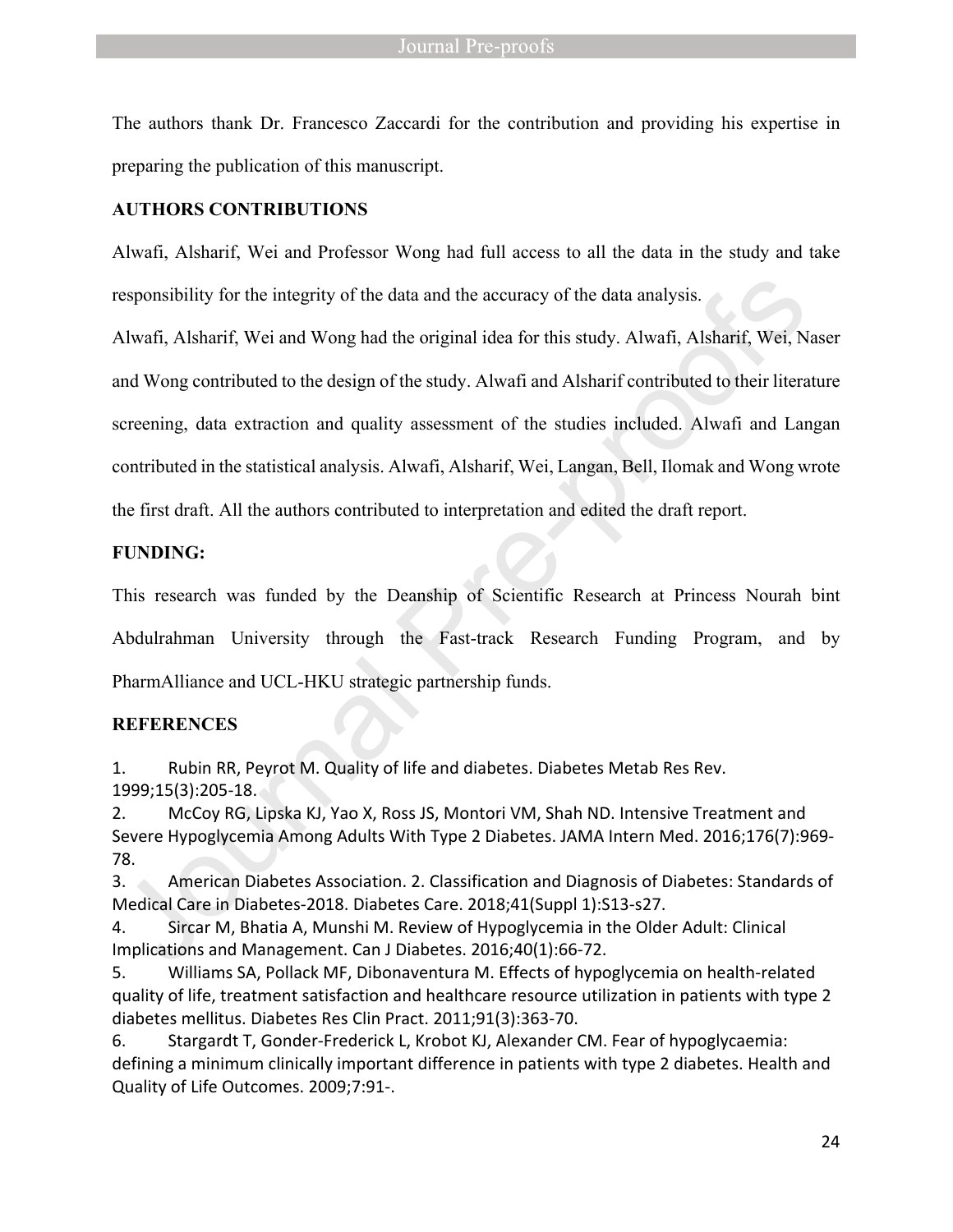7. Naser AY, Alwafi H, Alsairafi Z. Cost of hospitalisation and length of stay due to hypoglycaemia in patients with diabetes mellitus: a cross-sectional study. Pharm Pract (Granada). 2020;18(2):1847-.

8. Skyler JS, Bergenstal R, Bonow RO, Buse J, Deedwania P, Gale EA, et al. Intensive glycemic control and the prevention of cardiovascular events: implications of the ACCORD, ADVANCE, and VA diabetes trials: a position statement of the American Diabetes Association and a scientific statement of the American College of Cardiology Foundation and the American Heart Association. Circulation. 2009;119(2):351-7.

9. Elliott L, Fidler C, Ditchfield A, Stissing T. Hypoglycemia Event Rates: A Comparison Between Real-World Data and Randomized Controlled Trial Populations in Insulin-Treated Diabetes. Diabetes Ther. 2016;7(1):45-60.

10. Edridge CL, Dunkley AJ, Bodicoat DH, Rose TC, Gray LJ, Davies MJ, et al. Prevalence and Incidence of Hypoglycaemia in 532,542 People with Type 2 Diabetes on Oral Therapies and Insulin: A Systematic Review and Meta-Analysis of Population Based Studies. PLoS ONE. 2015;10(6):e0126427.

11. Montvida O, Shaw J, Atherton JJ, Stringer F, Paul SK. Long-term Trends in Antidiabetes Drug Usage in the U.S.: Real-world Evidence in Patients Newly Diagnosed With Type 2 Diabetes. 2018;41(1):69-78.

12. Stroup DF, Berlin JA, Morton SC, Olkin I, Williamson GD, Rennie D, et al. Meta-analysis of Observational Studies in EpidemiologyA Proposal for Reporting. JAMA. 2000;283(15):2008-12.

13. Moher D, Liberati A, Tetzlaff J, Altman DG, The PG. Preferred Reporting Items for Systematic Reviews and Meta-Analyses: The PRISMA Statement. PLOS Medicine. 2009;6(7):e1000097.

14. Wells G, Shea B, O'Connell D, Peterson j, Welch V, Losos M, et al. The Newcastle–Ottawa Scale (NOS) for Assessing the Quality of Non-Randomized Studies in Meta-Analysis2000.

15. Park JY, Howren AM, Zusman EZ, Esdaile JM, De Vera MA. The incidence of depression and anxiety in patients with ankylosing spondylitis: a systematic review and meta-analysis. BMC rheumatology. 2020;4:12.

16. Herzog R, Álvarez-Pasquin MJ, Díaz C, Del Barrio JL, Estrada JM, Gil Á. Are healthcare workers' intentions to vaccinate related to their knowledge, beliefs and attitudes? a systematic review. BMC Public Health. 2013;13(1):154.

17. Schwarzer G. meta: An R Package for Meta-Analysis2007. 40-5 p.

18. Conceicao J, Dores J, Araujo F, Laires P, Carr RD, Brodovicz K, et al. Severe Hypoglycemia Among Patients With Type 2 Diabetes Requiring Emergency Hospital Admission: The HIPOS-ER Study. Diabetes Obes Metab. 2017.

19. Henderson JN, Allen KV, Deary IJ, Frier BM. Hypoglycaemia in insulin-treated Type 2 diabetes: frequency, symptoms and impaired awareness. Diabet Med. 2003;20(12):1016-21.

20. Aung PP, Strachan MW, Frier BM, Butcher I, Deary IJ, Price JF. Severe hypoglycaemia and late-life cognitive ability in older people with Type 2 diabetes: the Edinburgh Type 2 Diabetes Study. Diabet Med. 2012;29(3):328-36.

21. Barkai L, Vamosi I, Lukacs K. Prospective assessment of severe hypoglycaemia in diabetic children and adolescents with impaired and normal awareness of hypoglycaemia. Diabetologia. 1998;41(8):898-903.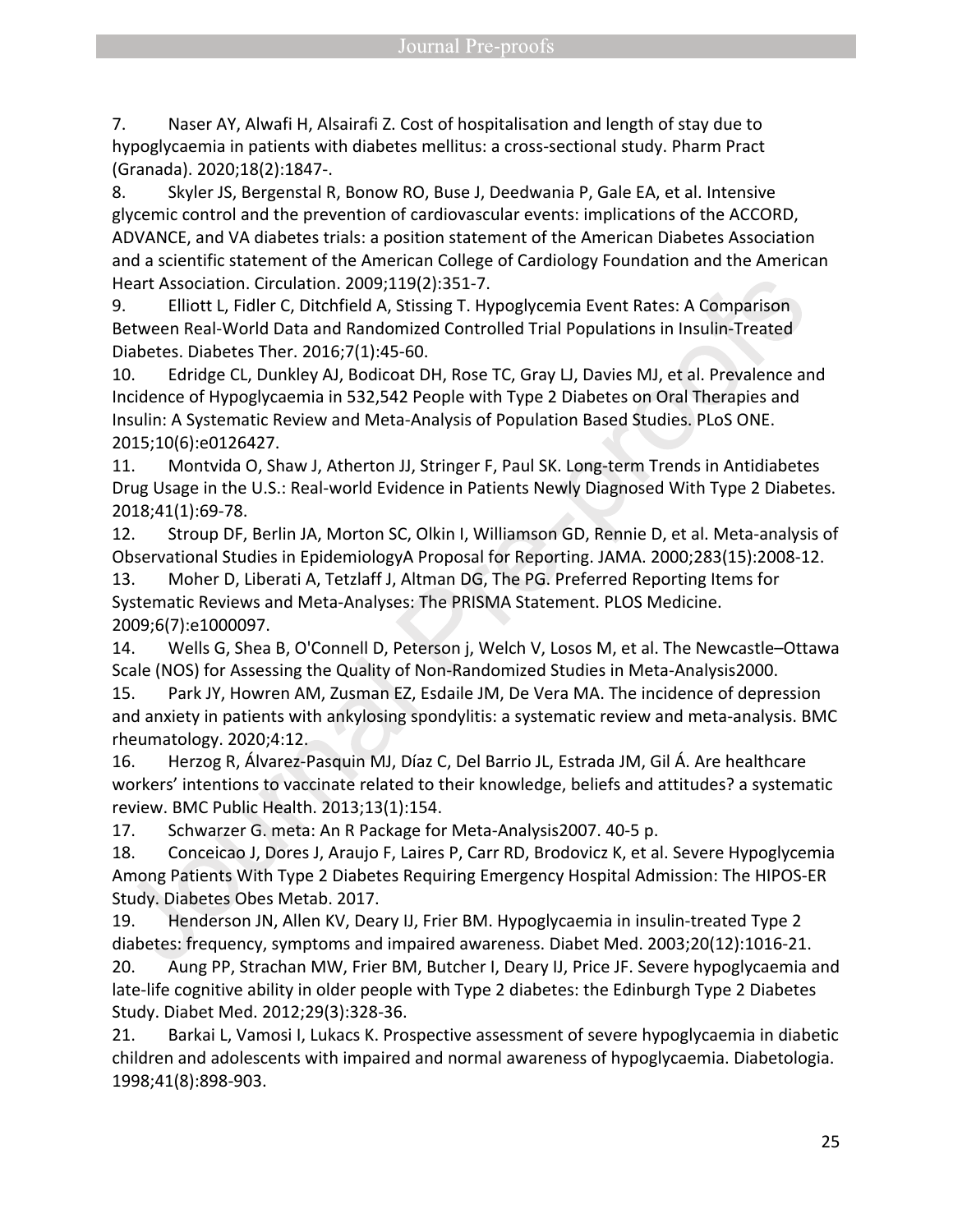22. Birkebaek NH, Drivvoll AK, Aakeson K, Bjarnason R, Johansen A, Samuelsson U, et al. Incidence of severe hypoglycemia in children with type 1 diabetes in the Nordic countries in the period 2008-2012: Association with hemoglobin A<inf>1c</inf> and treatment modality. BMJ Open Diabetes Research and Care. 2017;5 (1) (no pagination)(e000377).

23. Pedersen-Bjergaard U, Agerholm-Larsen B, Pramming S, Hougaard P, Thorsteinsson B. Prediction of severe hypoglycaemia by angiotensin-converting enzyme activity and genotype in type 1 diabetes. Diabetologia. 2003;46(1):89-96.

24. Blasetti A, Di Giulio C, Tocco AM, Verrotti A, Tumini S, Chiarelli F, et al. Variables associated with severe hypoglycemia in children and adolescents with type 1 diabetes: a population-based study. Pediatr Diabetes. 2011;12(1):4-10.

25. Bognetti F, Brunelli A, Meschi F, Viscardi M, Bonfanti R, Chiumello G. Frequency and correlates of severe hypoglycaemia in children and adolescents with diabetes mellitus. Eur J Pediatr. 1997;156(8):589-91.

26. Bramlage P, Gitt AK, Binz C, Krekler M, Deeg E, Tschope D. Oral antidiabetic treatment in type-2 diabetes in the elderly: balancing the need for glucose control and the risk of hypoglycemia. Cardiovasc Diabetol. 2012;11:122.

27. Bron M, Marynchenko M, Yang H, Yu AP, Wu EQ. Hypoglycemia, treatment discontinuation, and costs in patients with type 2 diabetes mellitus on oral antidiabetic drugs. Postgrad Med. 2012;124(1):124-32.

28. Buyken AE, Toeller M, Heitkamp G, Vitelli F, Stehle P, Scherbaum WA, et al. Relation of fibre intake to HbA1c and the prevalence of severe ketoacidosis and severe hypoglycaemia. EURODIAB IDDM Complications Study Group. Diabetologia. 1998;41(8):882-90.

29. Cherubini V, Bonfanti R, Presti DL, Lucisano G, Maffeis C, Monciotti C, et al. Severe hypoglycemia in italian pediatric population with type 1 diabetes mellitus: A multicenter retrospective observational study. Diabetes. 2013;62:A345.

30. Alexiu CJ, Chuck A, Jelinski SE, Rowe BH. Presentations for hypoglycemia associated with diabetes mellitus to emergency departments in a Canadian province: A database and epidemiological analysis. Diabetes Res Clin Pract. 2017;130:229-36.

31. Donnelly LA, Morris AD, Frier BM, Ellis JD, Donnan PT, Durran R, et al. Frequency and predictors of hypoglycaemia in Type 1 and insulin-treated Type 2 diabetes: A population-based study. Diabetic Medicine. 2005;22(6):749-55.

32. Faerch L, Pedersen-Bjergaard U, Thorsteinsson B. High serum ACE activity predicts severe hypoglycaemia over time in patients with type 1 diabetes. Scand J Clin Lab Invest. 2011;71(7):620-4.

33. Feher MD, Langerman H, Evans M. Hypoglycemia, diabetes therapies and driving categories in type 2 diabetes. Curr Med Res Opin. 2016;32(6):1005-12.

34. Farmer AJ, Brockbank KJ, Keech ML, England EJ, Deakin CD. Incidence and costs of severe hypoglycaemia requiring attendance by the emergency medical services in South Central England. Diabet Med. 2012;29(11):1447-50.

35. Guisasola FA, Povedano ST, Krishnarajah G, Lyu R, Mavros P, Yin D. Hypoglycaemic symptoms, treatment satisfaction, adherence and their associations with glycaemic goal in patients with type 2 diabetes mellitus: Findings from the Real-Life Effectiveness and Care Patterns of Diabetes Management (RECAP-DM) Study. Diabetes, Obesity and Metabolism, Supplement. 2008;10(1):25-32.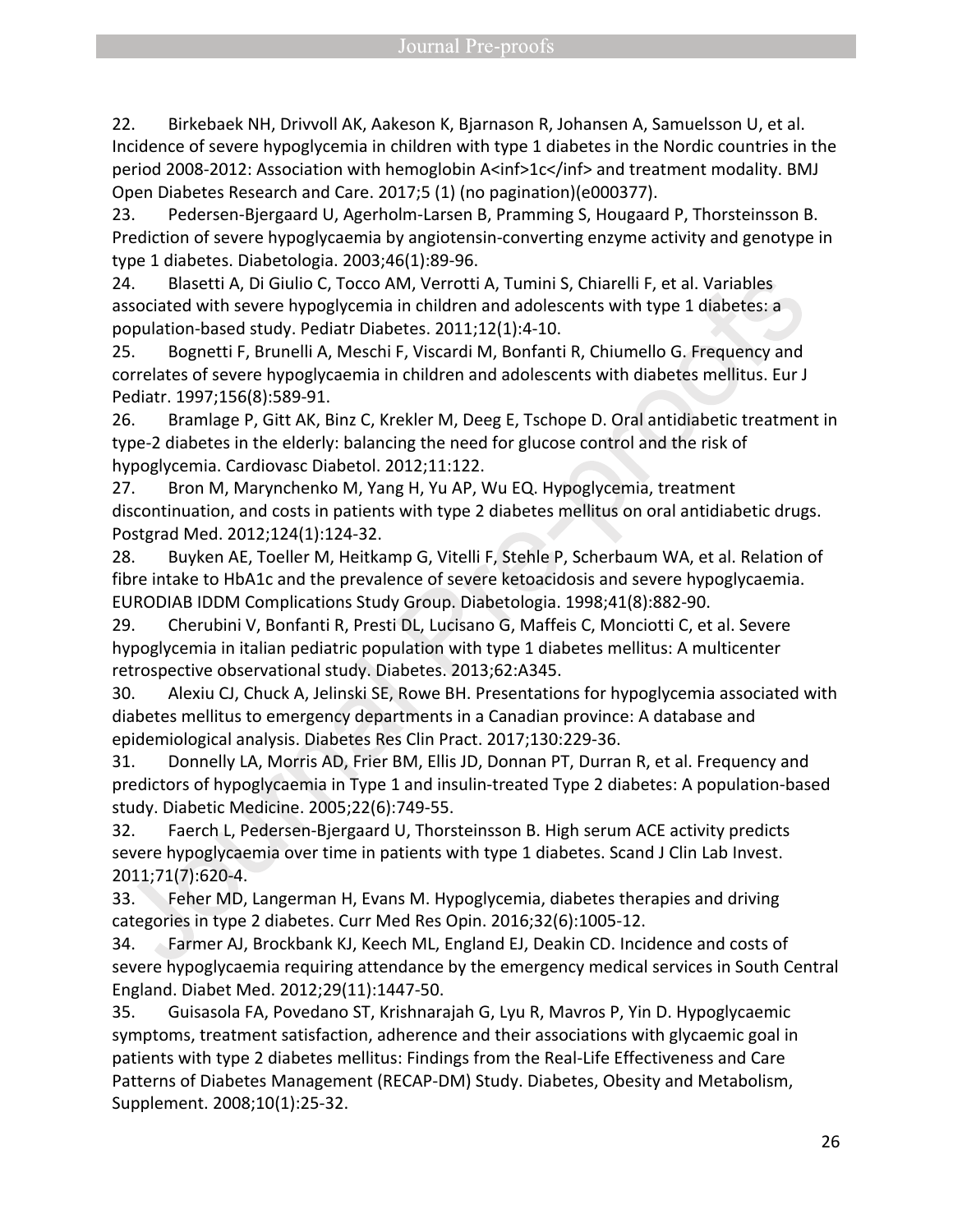36. Honkasalo MT, Elonheimo OM, Sane T. Severe hypoglycaemia in drug-treated diabetic patients needs attention: a population-based study. Scand J Prim Health Care. 2011;29(3):165- 70.

37. Ishtiak-Ahmed K, Carstensen B, Pedersen-Bjergaard U, Jorgensen ME. Incidence Trends and Predictors of Hospitalization for Hypoglycemia in 17,230 Adult Patients With Type 1 Diabetes: A Danish Register Linkage Cohort Study. Diabetes Care. 2017;40(2):226-32.

38. Johansen A, Kanijo B, Fredheim S, Olsen B, Hertz B, Lauridsen M, et al. Prevalence and predictors of severe hypoglycemia in Danish children and adolescents with diabetes. Pediatric Diabetes. 2015;16(5):354-60.

39. Karges B, Rosenbauer J, Holterhus PM, Beyer P, Seithe H, Vogel C, et al. Hospital admission for diabetic ketoacidosis or severe hypoglycemia in 31,330 young patients with type 1 diabetes. Eur J Endocrinol. 2015;173(3):341-50.

40. Kostev K, Dippel FW, Rathmann W. Predictors of hypoglycaemia in insulin-treated type 2 diabetes patients in primary care: a retrospective database analysis. Prim Care Diabetes. 2014;8(2):127-31.

41. Leckie AM, Graham MK, Grant JB, Ritchie PJ, Frier BM. Frequency, severity, and morbidity of hypoglycemia occurring in the workplace in people with insulin-treated diabetes. Diabetes Care. 2005;28(6):1333-8.

42. Leese GP, Wang J, Broomhall J, Kelly P, Marsden A, Morrison W, et al. Frequency of severe hypoglycemia requiring emergency treatment in type 1 and type 2 diabetes: a population-based study of health service resource use. Diabetes Care. 2003;26(4):1176-80.

43. Maltoni G, Zucchini S, Scipione M, Rollo A, Balsamo C, Bertolini C, et al. Severe hypoglycemic episodes: a persistent threat for children with Type 1 diabetes mellitus and their families. J Endocrinol Invest. 2013;36(8):617-21.

44. Alonso-Moran E, Orueta JF, Nuno-Solinis R. Incidence of severe hypoglycaemic episodes in patients with type 2 diabetes in the Basque country: impact on healthcare costs. BMC Health Serv Res. 2015;15:207.

45. Muhlhauser I, Berger M, Sonnenberg G. Incidence and management of severe hypoglycemia in 434 adults with insulin-dependent diabetes mellitus. Diabetes Care. 1985;8(3):268-73.

46. Muller N, Lehmann T, Gerste B, Adler JB, Kloos C, Hartmann M, et al. Increase in the incidence of severe hypoglycaemia in people with Type 2 diabetes in spite of new drugs: analysis based on health insurance data from Germany. Diabet Med. 2017.

47. Olsen SE, Asvold BO, Frier BM, Aune SE, Hansen LI, Bjorgaas MR. Hypoglycaemia symptoms and impaired awareness of hypoglycaemia in adults with Type 1 diabetes: the association with diabetes duration. Diabet Med. 2014;31(10):1210-7.

48. Lyngsie PJ, Lopes S, Olsen J. Incidence and cost of hypoglycemic events requiring medical assistance in a hospital setting in Denmark. J Comp Eff Res. 2016;5(3):239-47.

49. Pedersen-Bjergaard U, Pramming S, Heller SR, Wallace TM, Rasmussen AK, Jorgensen HV, et al. Severe hypoglycaemia in 1076 adult patients with type 1 diabetes: influence of risk markers and selection. Diabetes Metab Res Rev. 2004;20(6):479-86.

50. Pilemann-Lyberg S, Thorsteinsson B, Snorgaard O, Zander M, Vestergaard H, Roder ME. Severe hypoglycaemia during treatment with sulphonylureas in patients with type 2 diabetes in the Capital Region of Denmark. Diabetes Res Clin Pract. 2015;110(2):202-7.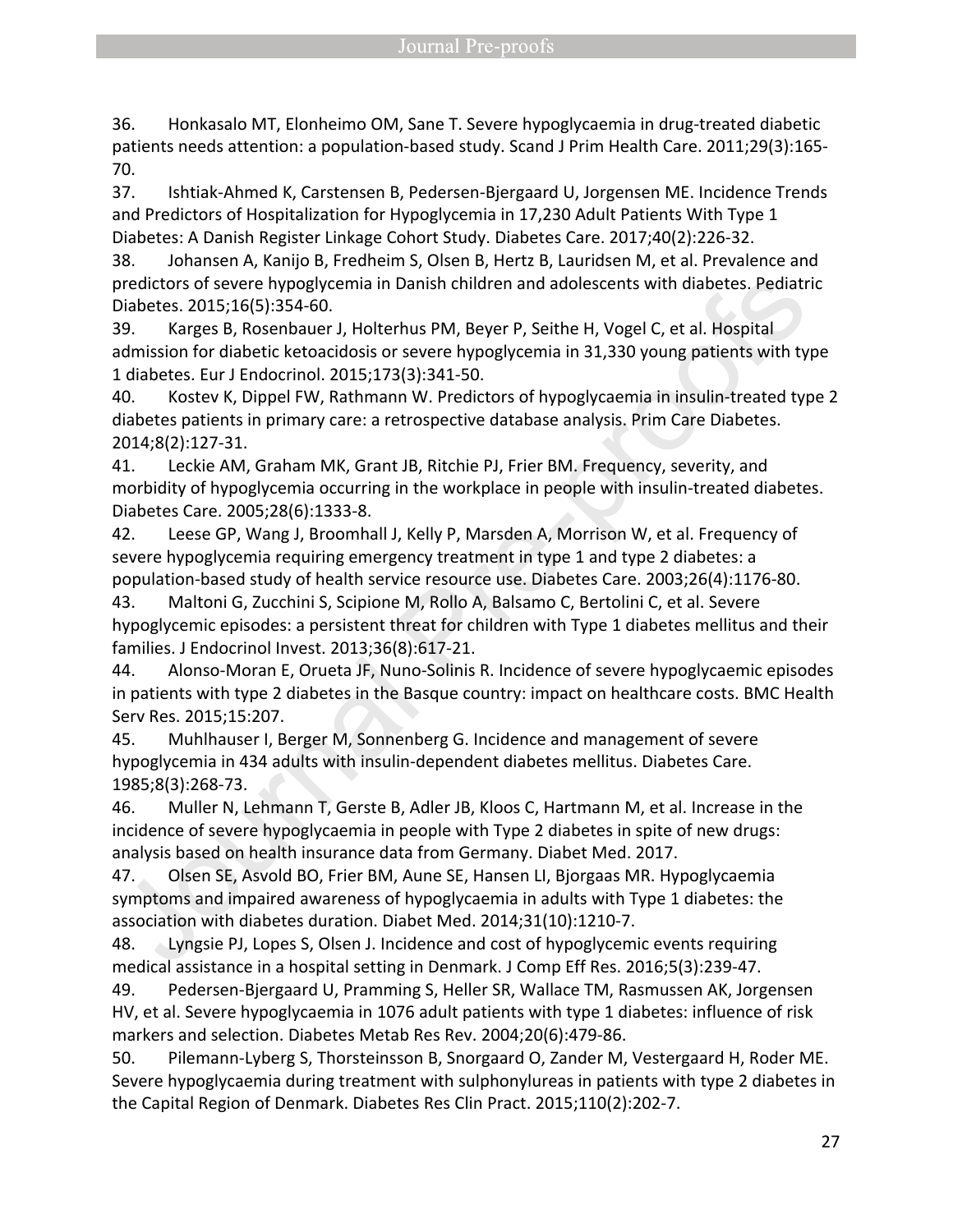51. Samann A, Lehmann T, Heller T, Muller N, Hartmann P, Wolf GB, et al. A retrospective study on the incidence and risk factors of severe hypoglycemia in primary care. Fam Pract. 2013;30(3):290-3.

52. Schloot NC, Haupt A, Schutt M, Badenhoop K, Laimer M, Nicolay C, et al. Risk of severe hypoglycemia in sulfonylurea-treated patients from diabetes centers in Germany/Austria: How big is the problem? Which patients are at risk? Diabetes Metab Res Rev. 2016;32(3):316-24.

53. Tschope D, Bramlage P, Binz C, Krekler M, Deeg E, Gitt AK. Incidence and predictors of hypoglycaemia in type 2 diabetes - an analysis of the prospective DiaRegis registry. BMC Endocr Disord. 2012;12:23.

54. Zhong VW, Juhaeri J, Cole SR, Kontopantelis E, Shay CM, Gordon-Larsen P, et al. Incidence and Trends in Hypoglycemia Hospitalization in Adults With Type 1 and Type 2 Diabetes in England, 1998-2013: A Retrospective Cohort Study. Diabetes Care. 2017.

55. Lundkvist J, Berne C, Bolinder B, Jonsson L. The economic and quality of life impact of hypoglycemia. Eur J Health Econ. 2005;6(3):197-202.

56. Deusenberry CM, Coley KC, Korytkowski MT, Donihi AC. Hypoglycemia in hospitalized patients treated with sulfonylureas. Pharmacotherapy. 2012;32(7):613-7.

57. Green AJ, Fox KM, Grandy S. Self-reported hypoglycemia and impact on quality of life and depression among adults with type 2 diabetes mellitus. Diabetes Res Clin Pract. 2012;96(3):313-8.

58. Hirai FE, Moss SE, Klein BE, Klein R. Severe hypoglycemia and smoking in a long-term type 1 diabetic population: Wisconsin Epidemiologic Study of Diabetic Retinopathy. Diabetes Care. 2007;30(6):1437-41.

59. Johnston SS, Conner C, Aagren M, Ruiz K, Bouchard J. Association between hypoglycaemic events and fall-related fractures in Medicare-covered patients with type 2 diabetes. Diabetes Obes Metab. 2012;14(7):634-43.

60. Katz ML, Volkening LK, Anderson BJ, Laffel LM. Contemporary rates of severe hypoglycaemia in youth with Type1 diabetes: Variability by insulin regimen. Diabetic Medicine. 2012;29(7):926-32.

61. Leonard CE, Bilker WB, Brensinger CM, Han X, Flory JH, Flockhart DA, et al. Severe hypoglycemia in users of sulfonylurea antidiabetic agents and antihyperlipidemics. Clin Pharmacol Ther. 2016;99(5):538-47.

62. Lipska KJ, Ross JS, Wang Y, Inzucchi SE, Minges K, Karter AJ, et al. National trends in US hospital admissions for hyperglycemia and hypoglycemia among Medicare beneficiaries, 1999 to 2011. JAMA Intern Med. 2014;174(7):1116-24.

63. Lipska KJ, Warton EM, Huang ES, Moffet HH, Inzucchi SE, Krumholz HM, et al. Hba1c and risk of severe hypoglycemia in type 2 diabetes: The diabetes & aging study. Diabetes. 2013;62:A101-A2.

64. Nunes AP, Yang J, Radican L, Engel SS, Kurtyka K, Tunceli K, et al. Assessing occurrence of hypoglycemia and its severity from electronic health records of patients with type 2 diabetes mellitus. Diabetes Res Clin Pract. 2016;121:192-203.

65. Nunes AP, Iglay K, Radican L, Engel SS, Yang J, Doherty MC, et al. Hypoglycaemia seriousness and weight gain as determinants of cardiovascular disease outcomes among sulfonylurea users. Diabetes Obes Metab. 2017.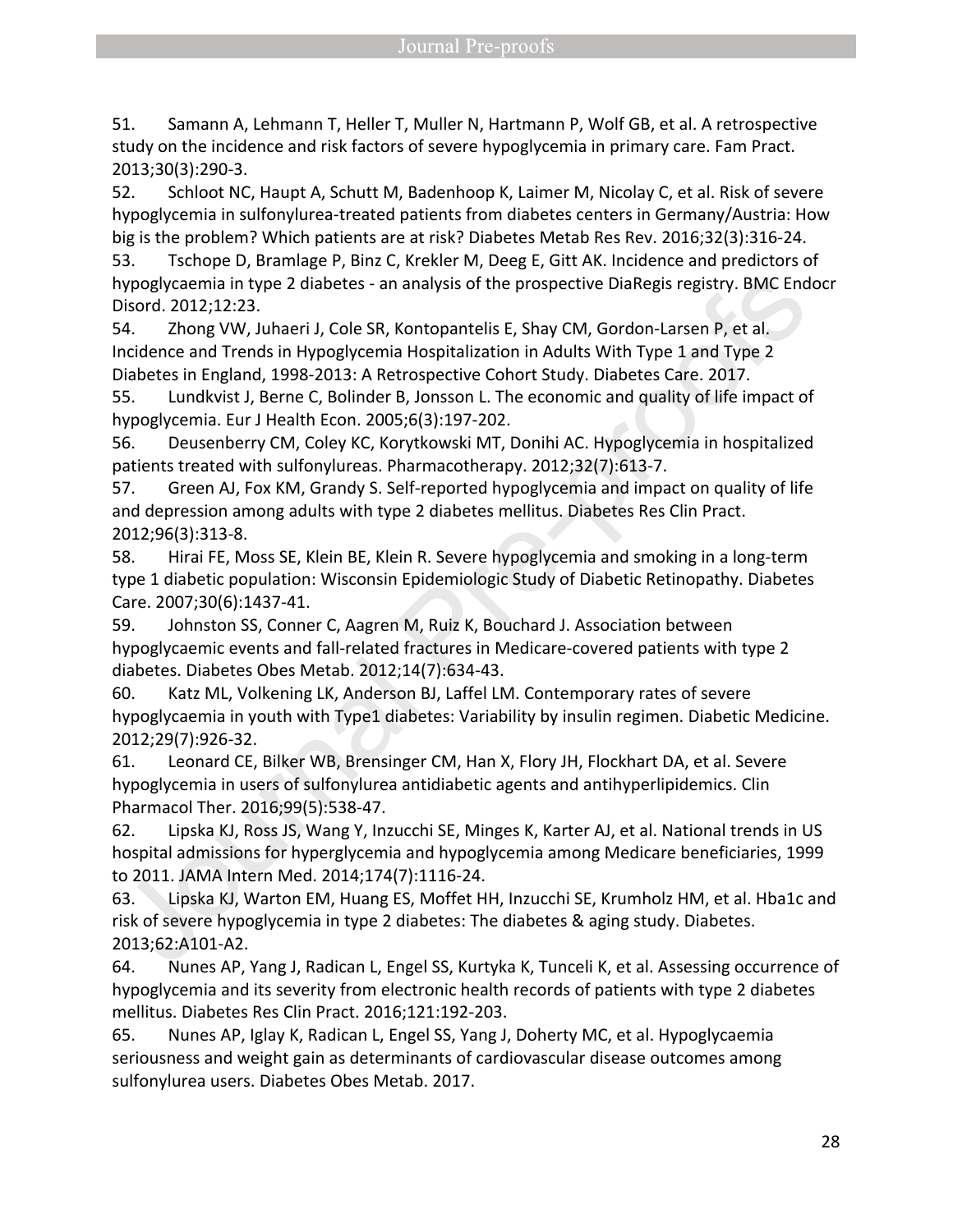66. Pathak RD, Schroeder EB, Seaquist ER, Zeng C, Lafata JE, Thomas A, et al. Severe Hypoglycemia Requiring Medical Intervention in a Large Cohort of Adults With Diabetes Receiving Care in U.S. Integrated Health Care Delivery Systems: 2005-2011. Diabetes Care. 2016;39(3):363-70.

67. Raju A, Shetty S, Cai B, D'Souza AO. Hypoglycemia Incidence Rates and Associated Health Care Costs in Patients with Type 2 Diabetes Mellitus Treated with Second-Line Linagliptin or Sulfonylurea After Metformin Monotherapy. J Manag Care Spec Pharm. 2016;22(5):483-92.

68. Sarkar U, Karter AJ, Liu JY, Moffet HH, Adler NE, Schillinger D. Hypoglycemia is more common among type 2 diabetes patients with limited health literacy: the Diabetes Study of Northern California (DISTANCE). J Gen Intern Med. 2010;25(9):962-8.

69. Seligman H, Jacobs E, Fernandez A, Tschann J. Food insecurity increases risk of frequent severe hypoglycemia among patients with diabetes. Journal of General Internal Medicine. 2010;25:S280-S1.

70. Stuart K, Adderley NJ, Marshall T, Rayman G, Sitch A, Manley S, et al. Predicting inpatient hypoglycaemia in hospitalized patients with diabetes: a retrospective analysis of 9584 admissions with diabetes. Diabet Med. 2017.

71. Wang J, Geiss LS, Williams DE, Gregg EW. Trends in Emergency Department Visit Rates for Hypoglycemia and Hyperglycemic Crisis among Adults with Diabetes, United States, 2006- 2011. PLoS One. 2015;10(8):e0134917.

72. Weinstock RS, Xing D, Maahs DM, Michels A, Rickels MR, Peters AL, et al. Severe hypoglycemia and diabetic ketoacidosis in adults with type 1 diabetes: results from the T1D Exchange clinic registry. J Clin Endocrinol Metab. 2013;98(8):3411-9.

73. Murata GH, Duckworth WC, Shah JH, Wendel CS, Mohler MJ, Hoffman RM. Hypoglycemia in stable, insulin-treated veterans with type 2 diabetes: a prospective study of 1662 episodes. J Diabetes Complications. 2005;19(1):10-7.

74. Yun JS, Park YM, Han K, Cha SA, Ahn YB, Ko SH. Association between BMI and risk of severe hypoglycaemia in type 2 diabetes. Diabetes Metab. 2018.

75. Kim HM, Seong JM, Kim J. Risk of hospitalization for hypoglycemia among older Korean people with diabetes mellitus: Interactions between treatment modalities and comorbidities. Medicine (Baltimore). 2016;95(42):e5016.

76. Odawara M, Kadowaki T, Naito Y. Incidence and predictors of hypoglycemia in Japanese patients with type 2 diabetes treated by insulin glargine and oral antidiabetic drugs in real-life: ALOHA post-marketing surveillance study sub-analysis. Diabetol Metab Syndr. 2014;6(1):20.

77. Ooi CP, Loke SC, Zaiton A, Tengku-Aizan H, Zaitun Y. Cross-sectional study of older adults with type 2 diabetes mellitus in two rural public primary healthcare facilities in Malaysia. Med J Malaysia. 2011;66(2):108-12.

78. Rajendran R, Hodgkinson D, Rayman G. Patients with diabetes requiring emergency department care for hypoglycaemia: characteristics and long-term outcomes determined from multiple data sources. Postgrad Med J. 2015;91(1072):65-71.

79. Sako A, Yasunaga H, Matsui H, Fushimi K, Hamasaki H, Katsuyama H, et al. Hospitalization for Hypoglycemia in Japanese Diabetic Patients: A Retrospective Study Using a National Inpatient Database, 2008-2012. Medicine (Baltimore). 2015;94(25):e1029.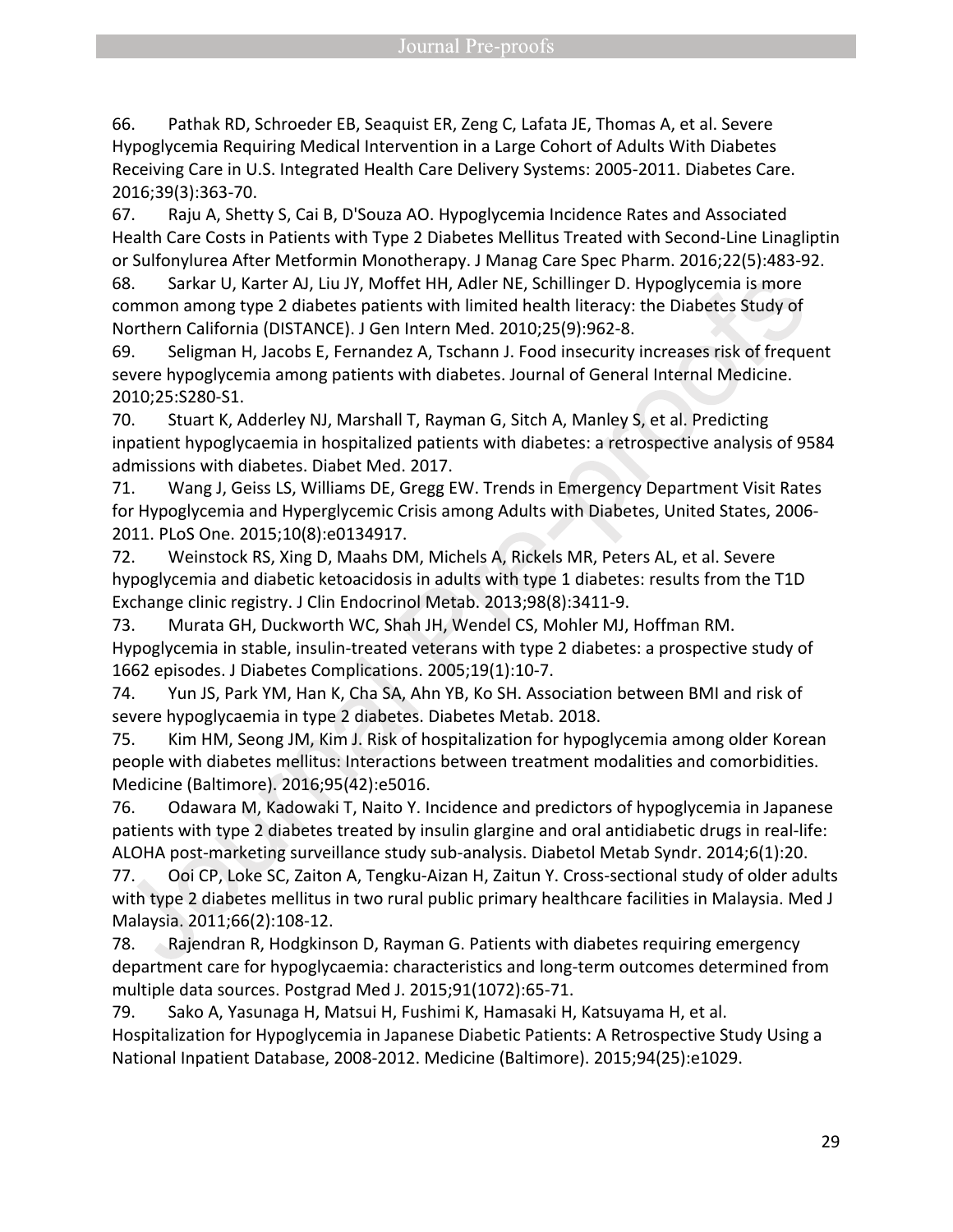80. Shriraam V, Mahadevan S, Anitharani M, Jagadeesh N, Kurup S, Vidya T, et al. Reported hypoglycemia in Type 2 diabetes mellitus patients: Prevalence and practices-a hospital-based study. Indian Journal of Endocrinology and Metabolism. 2017;21(1):148-53.

81. Chu YW, Lin HM, Wang JJ, Weng SF, Lin CC, Chien CC. Epidemiology and outcomes of hypoglycemia in patients with advanced diabetic kidney disease on dialysis: A national cohort study. PLoS ONE. 2017;12 (3) (no pagination)(e0174601).

82. Ikeda Y, Kubo T, Oda E, Abe M, Tokita S. Incidence rate and patient characteristics of severe hypoglycemia in treated type 2 diabetes mellitus patients in Japan: Retrospective Diagnosis Procedure Combination database analysis. J Diabetes Investig. 2018;9(4):925-36.

83. Yun JS, Ko SH, Song KH, Ahn YB, Yoon KH, Park YM. Presence of macroalbuminuria predicts severe hypoglycemia in patients with type 2 diabetes: a 10-year follow-up study. Diabetes Care. 2013;36(5):1283-9.

84. Davis EA, Keating B, Byrne GC, Russell M, Jones TW. Impact of improved glycaemic control on rates of hypoglycaemia in insulin dependent diabetes mellitus. Arch Dis Child. 1998;78(2):111-5.

85. Davis TME, Brown SGA, Jacobs IG, Bulsara M, Bruce DG, Davis WA. Determinants of severe hypoglycemia complicating type 2 diabetes: The Fremantle diabetes study. Journal of Clinical Endocrinology and Metabolism. 2010;95(5):2240-7.

86. Ly TT, Gallego PH, Davis EA, Jones TW. Impaired awareness of hypoglycemia in a population-based sample of children and adolescents with type 1 diabetes. Diabetes Care. 2009;32(10):1802-6.

87. Jabbar A, Hassanein M, Beshyah SA, Boye KS, Yu M, Babineaux SM. CREED study: Hypoglycaemia during Ramadan in individuals with Type 2 diabetes mellitus from three continents. Diabetes Res Clin Pract. 2017;132:19-26.

88. Pirags V, El Damassy H, Dabrowski M, Gonen MS, Racicka E, Martinka E, et al. Low risk of severe hypoglycaemia in patients with type 2 diabetes mellitus starting insulin therapy with premixed insulin analogues BID in outpatient settings. Int J Clin Pract. 2012;66(11):1033-41.

89. Akirov A, Amitai O, Masri-Iraqi H, Diker-Cohen T, Shochat T, Eizenberg Y, et al. Predictors of hypoglycemia in hospitalized patients with diabetes mellitus. Internal and emergency medicine. 2018;13(3):343-50.

90. Johansen A, Kanijo B, Fredheim S, Olsen B, Hertz B, Lauridsen MH, et al. Prevalence and predictors of severe hypoglycemia in Danish children and adolescents with diabetes. Pediatr Diabetes. 2015;16(5):354-60.

91. Bloomfield HE, Greer N, Newman D, MacDonald R, Carlyle M, Fitzgerald P, et al. VA Evidence-based Synthesis Program Reports. Predictors and Consequences of Severe Hypoglycemia in Adults with Diabetes - A Systematic Review of the Evidence. Washington (DC): Department of Veterans Affairs; 2012.

92. Schopman JE, Simon AC, Hoefnagel SJ, Hoekstra JB, Scholten RJ, Holleman F. The incidence of mild and severe hypoglycaemia in patients with type 2 diabetes mellitus treated with sulfonylureas: a systematic review and meta-analysis. Diabetes Metab Res Rev. 2014;30(1):11-22.

93. UK Hypoglycaemia Study Group. Risk of hypoglycaemia in types 1 and 2 diabetes: effects of treatment modalities and their duration. Diabetologia. 2007;50(6):1140-7.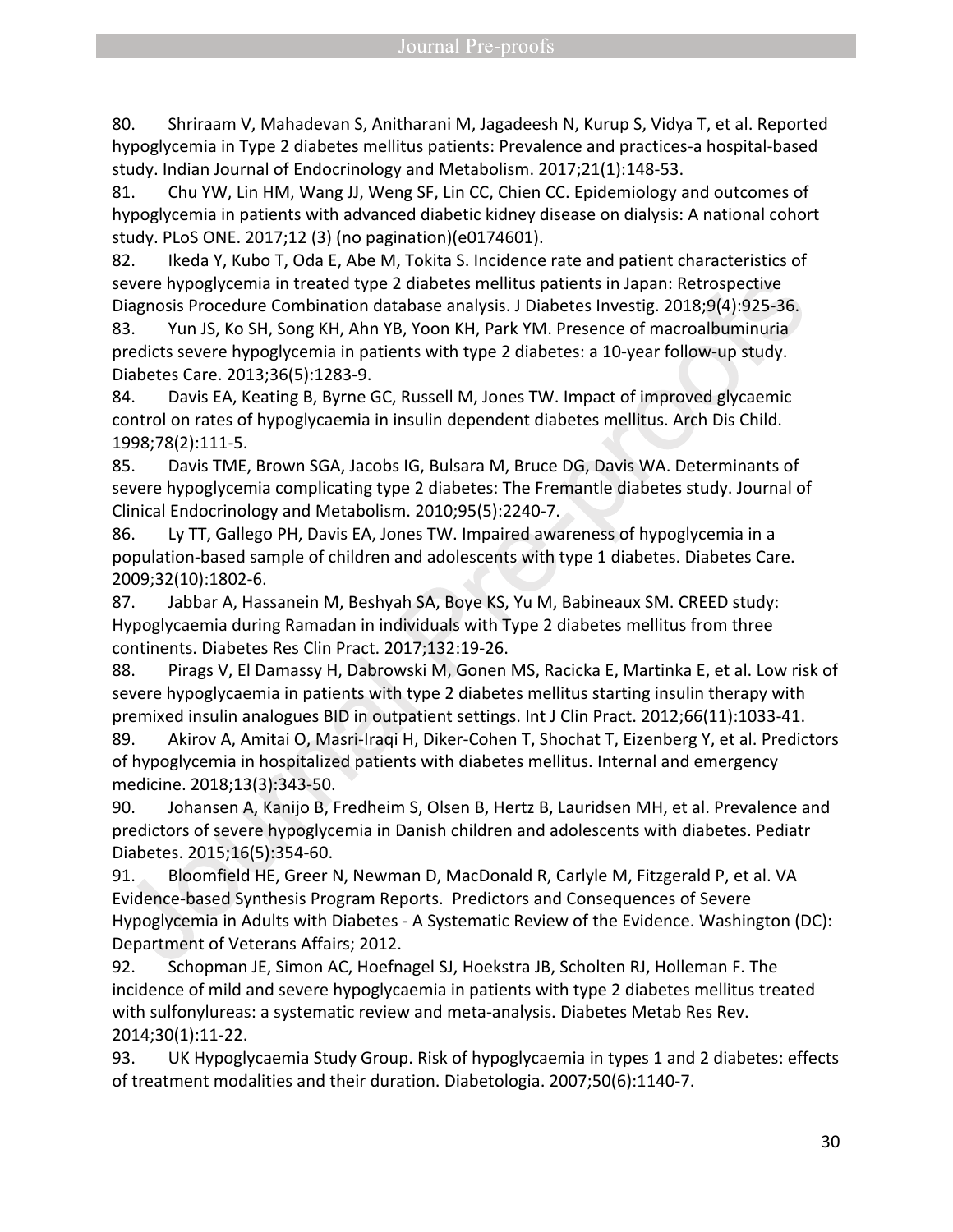94. Nathan DM, Genuth S, Lachin J, Cleary P, Crofford O, Davis M, et al. The effect of intensive treatment of diabetes on the development and progression of long-term complications in insulin-dependent diabetes mellitus. The New England journal of medicine. 1993;329(14):977-86.

95. Naser AY, Wong ICK, Whittlesea C, Beykloo MY, Man KKC, Lau WCY, et al. Use of multiple antidiabetic medications in patients with diabetes and its association with hypoglycaemic events: a case-crossover study in Jordan. 2018;8(11):e024909.

96. Hippisley-Cox J, Coupland C. Diabetes treatments and risk of amputation, blindness, severe kidney failure, hyperglycaemia, and hypoglycaemia: open cohort study in primary care. 2016;352:i1450.

97. Naser AY, Wong ICK, Whittlesea C, Alwafi H, Abuirmeileh A, Alsairafi ZK, et al. Attitudes and perceptions towards hypoglycaemia in patients with diabetes mellitus: A multinational cross-sectional study. PLOS ONE. 2019;14(10):e0222275.

98. Silbert R, Salcido-Montenegro A, Rodriguez-Gutierrez R, Katabi A, McCoy RG. Hypoglycemia Among Patients with Type 2 Diabetes: Epidemiology, Risk Factors, and Prevention Strategies. Current diabetes reports. 2018;18(8):53.

99. Cryer PE. Diverse causes of hypoglycemia-associated autonomic failure in diabetes. The New England journal of medicine. 2004;350(22):2272-9.

100. Umpierrez G, Korytkowski M. Diabetic emergencies — ketoacidosis, hyperglycaemic hyperosmolar state and hypoglycaemia. Nature Reviews Endocrinology. 2016;12:222.

101. Proks P, Reimann F, Green N, Gribble F, Ashcroft F. Sulfonylurea Stimulation of Insulin Secretion. 2002;51(suppl 3):S368-S76.

102. Luna B, Feinglos MN. Oral agents in the management of type 2 diabetes mellitus. American family physician. 2001;63(9):1747-56.

103. Murad MH, Coto-Yglesias F, Wang AT, Sheidaee N, Mullan RJ, Elamin MB, et al. Drug-Induced Hypoglycemia: A Systematic Review. The Journal of Clinical Endocrinology & Metabolism. 2009;94(3):741-5.

104. Peron EP, Ogbonna KC, Donohoe KL. Antidiabetic medications and polypharmacy. Clin Geriatr Med. 2015;31(1):17-vii.

105. Leong A, Dasgupta K, Bernatsky S, Lacaille D, Avina-Zubieta A, Rahme E. Systematic Review and Meta-Analysis of Validation Studies on a Diabetes Case Definition from Health Administrative Records. PLoS ONE. 2013;8(10):e75256.

106. Frier B. Predictors of severe hypoglycemia in the Fremantle diabetes Study. Diabetic Hypoglycemia. 2010;3(2):14.

107. Mellbin LG, Malmberg K, Waldenstrom A, Wedel H, Ryden L. Prognostic implications of hypoglycaemic episodes during hospitalisation for myocardial infarction in patients with type 2 diabetes: a report from the DIGAMI 2 trial. Heart. 2009;95(9):721-7.

108. Barendregt JJ, Doi SA, Lee YY, Norman RE, Vos T. Meta-analysis of prevalence. 2013;67(11):974-8.

109. Alba AC, Alexander PE, Chang J, MacIsaac J, DeFry S, Guyatt GH. High statistical heterogeneity is more frequent in meta-analysis of continuous than binary outcomes. J Clin Epidemiol. 2016;70:129-35.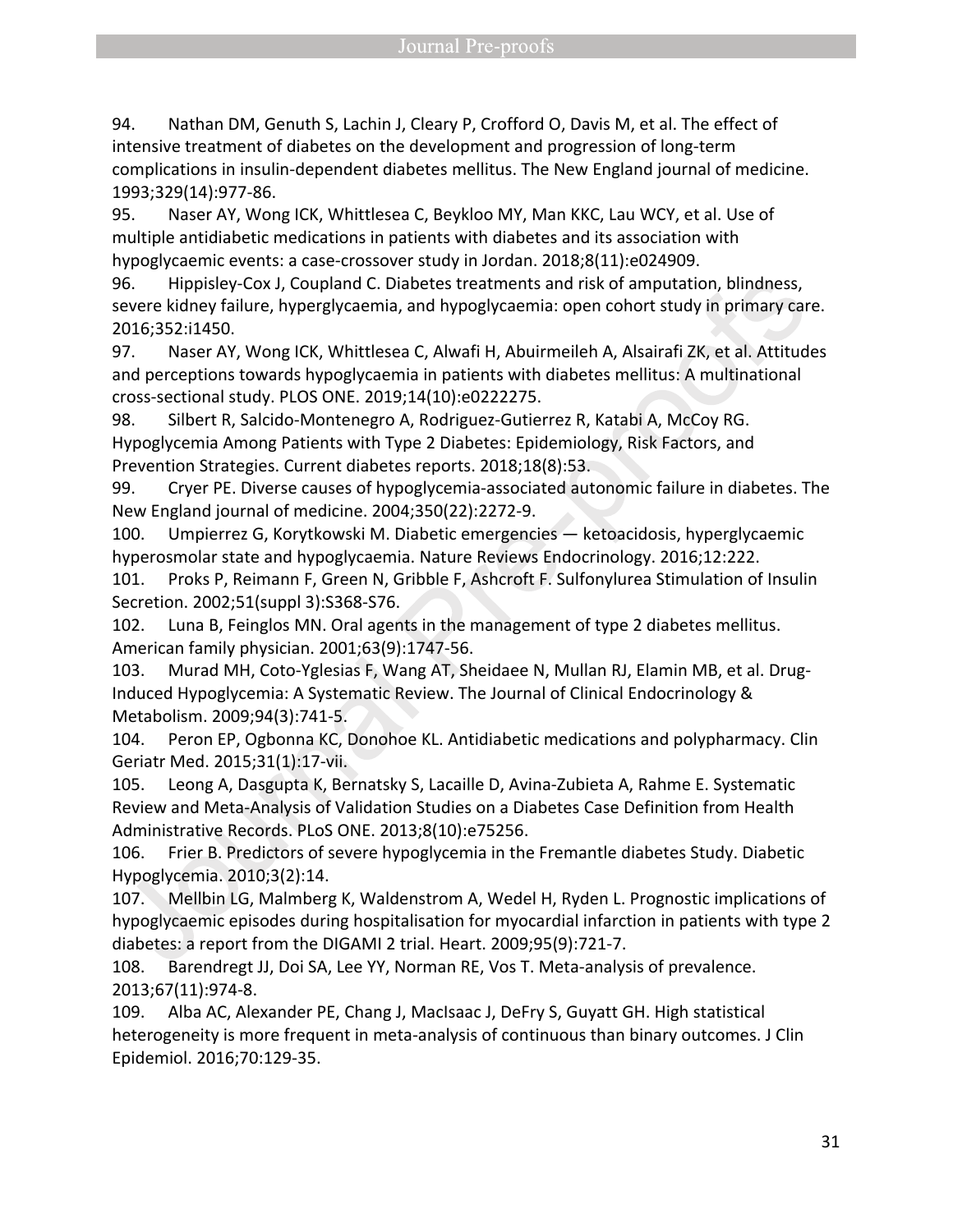# **FIGURE LEGENDS**

Figure 1. Flow chart of studies included in the meta-analysis

Figure 2. Prevalence of hypoglycaemia meta-analysis stratified by European studies, self-

reported and cross-sectional studies

**Figure 3**. Prevalence of hypoglycaemia meta-analysis stratified by North American studies, self-

reported and cross-sectional studies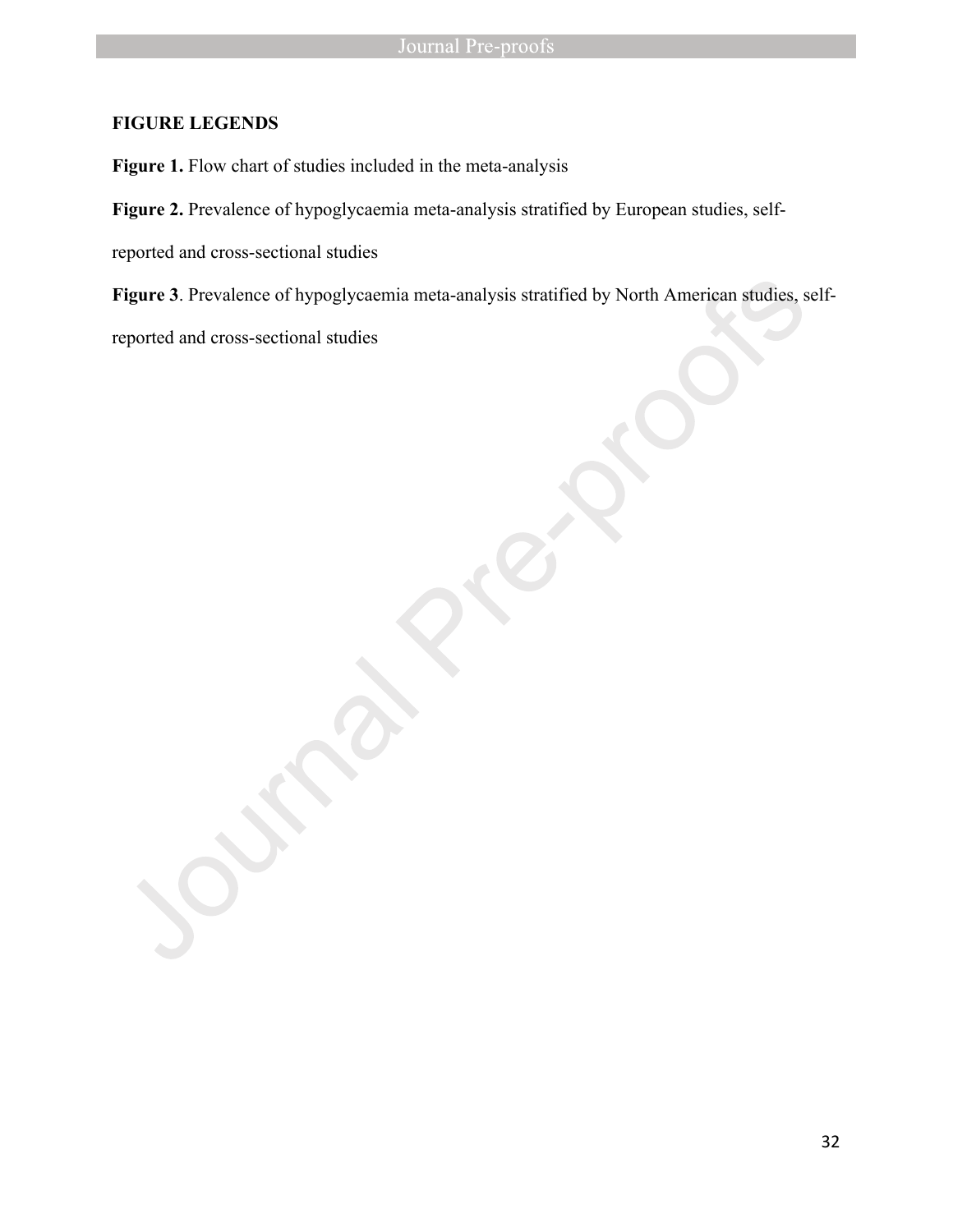

Figure 1. Flow chart of studies included in the meta-analysis